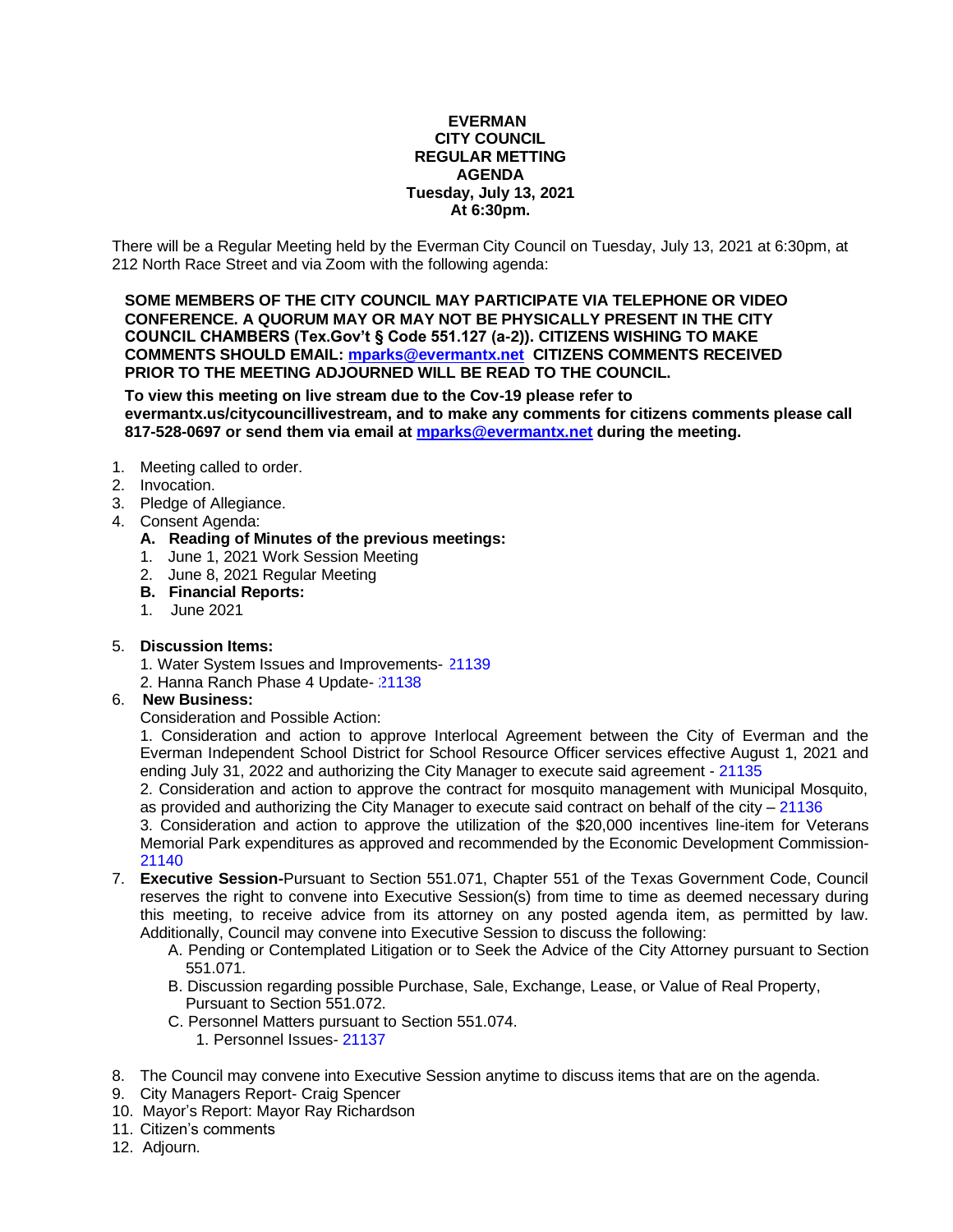*I hereby certify that this agenda was posted on the City of Everman bulletin board at or before 5:00 p.m. on Friday July 9, 2021.*

 $\sim$ Mindi Parks

City Secretary

*City Hall is wheelchair accessible. Parking spaces for disabled citizens are available. Requests for sign interpretative services must be made 48 hours prior to the meeting. To make arrangements, call 817.293.0525 or TDD 1.800.RELAY TX, 1.800.735.2989.*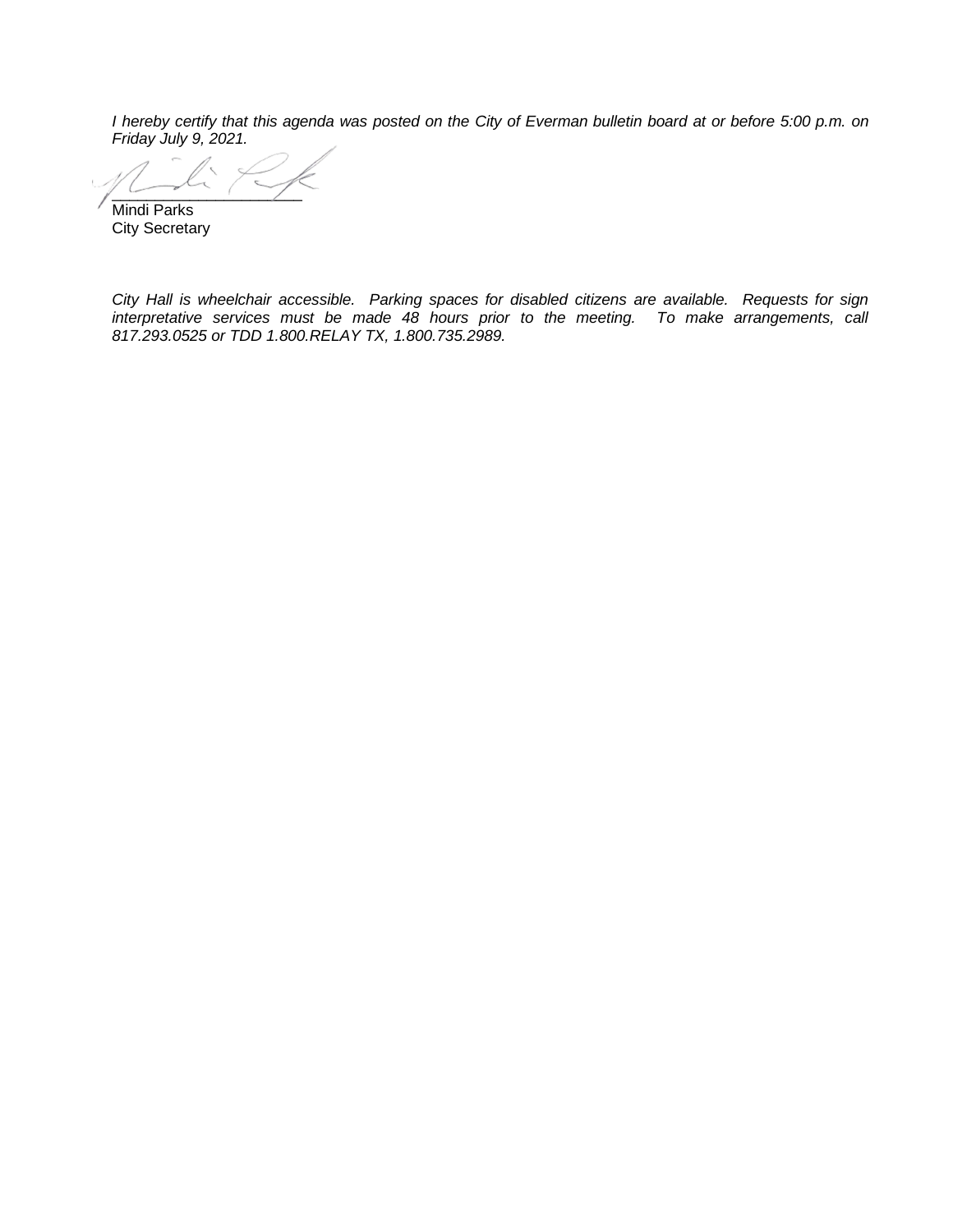#### **EVERMAN CITY COUNCIL WORK SESSION MINUTES Tuesday, June 1, 2021 6:30 P.M.**

There will be a Work Session Meeting held by the Everman City Council on Tuesday, June 1, 2021 at 6:30 p.m. via remote access with Zoom with the following agenda:

SOME MEMBERS OF THE CITY COUNCIL MAY PARTICIPATE VIA TELEPHONE OR VIDEO CONFERENCE. A QUORUM MAY OR MAY NOT BE PHYSICALLY PRESENT IN THE CITY COUNCIL CHAMBERS (Tex.Gov't § Code 551.127 (a-2)). CITIZENS WISHING TO MAKE COMMENTS SHOULD EMAIL: [mparks@evermantx.net](mailto:mparks@evermantx.net) CITIZENS COMMENTS RECEIVED PRIOR TO THE MEETING ADJOURNED WILL BE READ TO THE COUNCIL.

To view this meeting on live stream due to the Cov-19 please refer to evermantx.us/citycouncillivestream, and to make any comments for citizens comments or the Public Hearing please call 817-528-0697 or send them via email at [mparks@evermantx.net](mailto:mparks@evermantx.net) during the meeting.

|                        | Ray Richardson       | $\star$ | Mayor                       |
|------------------------|----------------------|---------|-----------------------------|
|                        | Kelly Denison        | $\star$ | Council Member, Place 2     |
|                        | Johnnie Allen        | $\star$ | Council Member, Place 3     |
|                        | Susan Mackey         | $\star$ | Mayor Pro-Tem               |
|                        | <b>Judy Sellers</b>  | $\star$ | Council Member, Place 5     |
|                        | Miriam Davila        | $\star$ | Council Member, Place 6     |
| Absent:                |                      |         |                             |
|                        | Linda Sanders        | $\star$ | Council Member, Place 1     |
| <b>Others Present:</b> |                      |         |                             |
|                        | Mindi Parks          | $\star$ | <b>City Secretary</b>       |
|                        | <b>Craig Spencer</b> | $\star$ | <b>City Manager</b>         |
|                        | Susanne Helgesen     | $\star$ | Director of Finance         |
|                        | Landon Whatley       | $\star$ | <b>Assistant Fire Chief</b> |
|                        |                      |         |                             |

#### 1. **Meeting called to order.**

Mayor Richardson called meeting to order at 6:30pm.

#### 2. **Discussion Items:**

1. The re-plat of the Pittman Park property in connection with the construction of the new Civic Center- 21123

City Manager Craig Spencer stated that the Engineering Phase began on the Annex and with doing that they noticed Pittman Park was still platted for a subdivision. With that being said, this means that nothing can be built until they get a re-plat done and in order to get the re-plat you have to have a survey. At this time City Manager Spencer displayed the map on the TV screen showing what the plat looks like and where the subdivision lines are. The estimated cost for this re-platted and the survey and to be Black-Lined Map is around \$18,000. Craig stated that this is an unfortunate cost but we are legally required to do this. It was asked by Council Member Allen where the funds would come from to pay for this. Craig explained that we may come in under budget with this Annex Project since Greg is always good about over estimating but we will not know until the Project is complete and that could be December or latest January. Also, there will be no delays in the project being that the city will provide the workers with a written notice on the re-plat and they will continue with the construction, but no certificate of occupancy until the re-plat done. This will have to go before the Zoning Board and get approved with a public hearing and then to Council for approval with a public hearing also.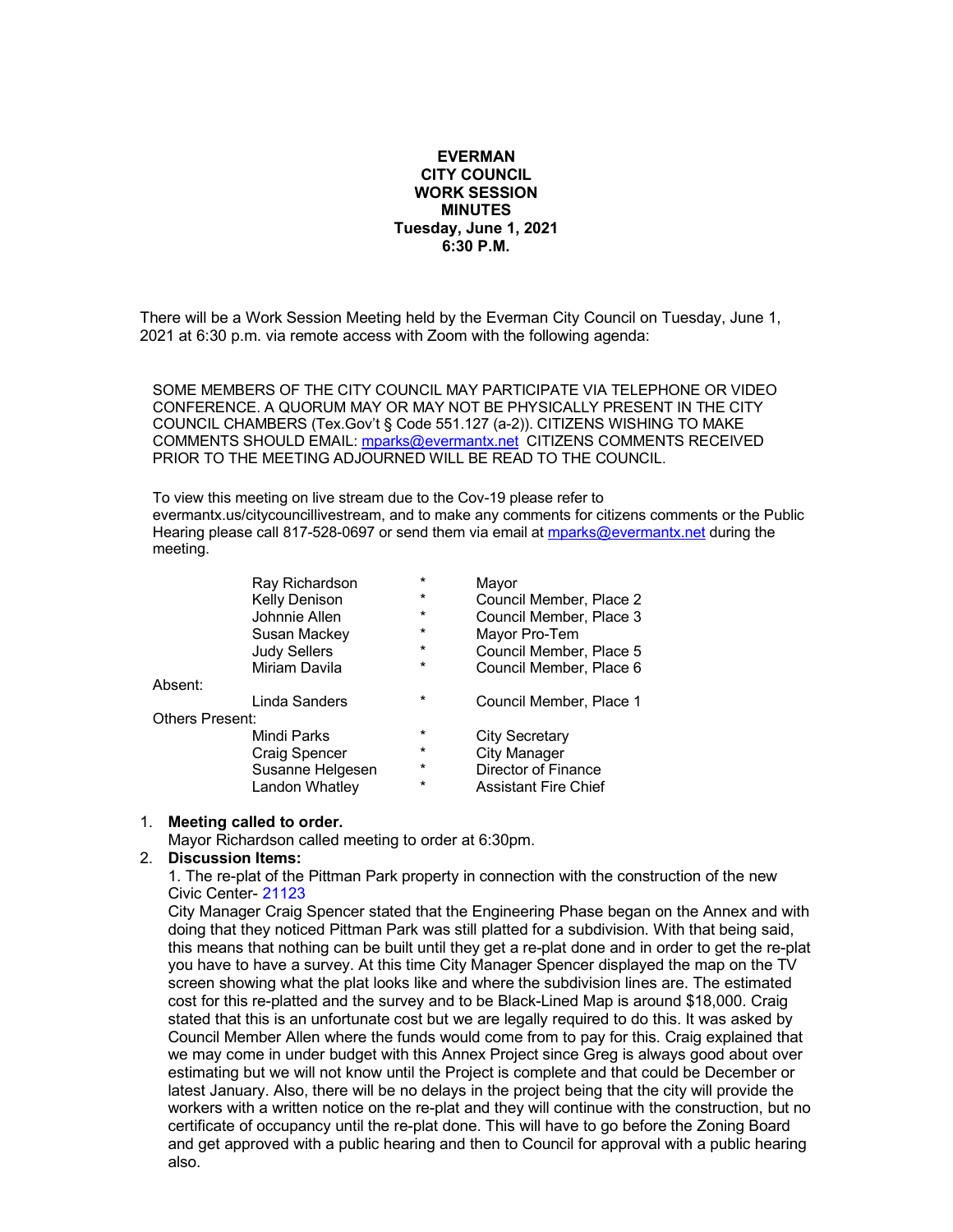#### 2. Proposed Master Thoroughfare Plan- 21122

City Manager Spencer displayed the Master Throughfare Plan on the screen for council and he has provided them with an electronic copy as well. He explained that the first couple of pages explained what it is and what the purpose of this Plan is and what it does, the classifications and the importance of the different classifications. Then you get to the Thoroughfare Plan sections. These are standards that Craig would like the city council to adopt for our city roadways. The city needs to be classifying our roadways and have standards set up for all of our new roads we build or when we go back to renovate a road. They go as large as what they call Type 8D-A Major Arterial, will we have something this big, probably not but scrolling down on the Plan it showing the different road sizes all the way to residential road sizes. Further into the Plan you start identifying the different traffic issues that are expected to arise. This Plan displayed NCTCOG Mobility2045 which is the projection of Traffic congestion if there were no roadway improvements done. Craig stated that in order to participate in the North Texas Council of Governments programs for transportation funds we have to have this Plan in place. Also, we have to have this Plan in place to set standards for new designed roads. Craig displayed in this Plan the streets within the City of Everman that are being proposed to be put on this Plan. When these streets are addressed, this would upgrade them from their current status. These would go from Residential to 2U-C Minor Collector Street. This means the street would go from a 30-foot-wide road to a 36-foot-wide road. This is all listed in this Plan to see the difference in the streets. This means the street would be widen and bigger for more traffic. Forest Hill Dr. is on this list and it is actually being worked on now and it would go from a 2U-C Minor Collector Street to a 4U-A Minor Collector Street in compliance with the COG standards. This Plan is just a Plan to provide the city with what our goals should be. This can be changed at anytime by the council. Council Member Mackey stated that with having Enon on this list, is there enough space to run that easement into these residential yards? Craig stated, no we do not, and we need to consider going into this land acquisition, cost of land acquisition and all those kinds of things that are going into this. This is just a plan and a goal to get the 2U-C Minor Collector Street in place and to alleviate traffic. Council Member Allen asked if there is a priority list for the streets? Craig stated that there is not. This will always depend on the available funding to address these issues. The North Texas Regional Transportation Council is the major funding for this Forest Hill Drive Project. They are working with the Federal Government on grants to spend close to 11 million dollars on that road from Long Stevenson Road to Shelby Road. No schedule on this yet because we are waiting on some things to finalize and they first have to come in and do the Flood Study, which they are funding as well and that is supposed to start in the next few months. But the city has not received any type of firm schedule and when Craig does know he will share that with the council. Our identified streets on this Plan would at least have to be classified as Minor Collector to qualify for funds. Those are the ones that are identified on this plan. This plan also identifies Aesthetic Corridors, and all that means is that those roads have been identified on the map displayed and these are roadways that we would like to spend more funds on to make them more appealing. These would be the most travelled roads in the city. The goal is to spend more on nicer street lights and signs for the street, poles and landscaping. This tends to attract more folks to visit Everman, and the quality of life for the citizens of Everman. Last, is the Town Center Concept which has been discussed before with council, potentially converting Wichita street, from Bell to Trammell to one-way South Bound and converting Race street from Trammell to Bell as a one-way North Bound and applying parking on the inward sides of each road on the park side to increase the available parking spaces around our parks and to alleviate traffic here and the dangerous accidents at the V-intersection by removing the stop sign on North Bound traffic and eliminating cross traffic coming across there. Council Member Mackey has a concern with Trammell turning into a Race Street traffic onto a quiet residential street. This would be massive traffic on that one little road. Mackey stated that the one-way will force anyone to want to visit City Hall to turn that left on Trammell from Enon. Just human nature to take the shortest route. Craig will look into to reconfiguring that intersection to see if we can address that problem. He will visit with the City Engineer on this. Mayor mentioned maybe getting Christopher on that list and Craig is going to get with the City Engineer on that to see if it would qualify as a Minor Collector. Craig did say they have to have a certain amount of turns and stuff from the interstate to qualify but he will check. Craig stated the last part of the Plan has Roy C. Brooks Blvd Phase II. This has been discussed in years past. Previously the road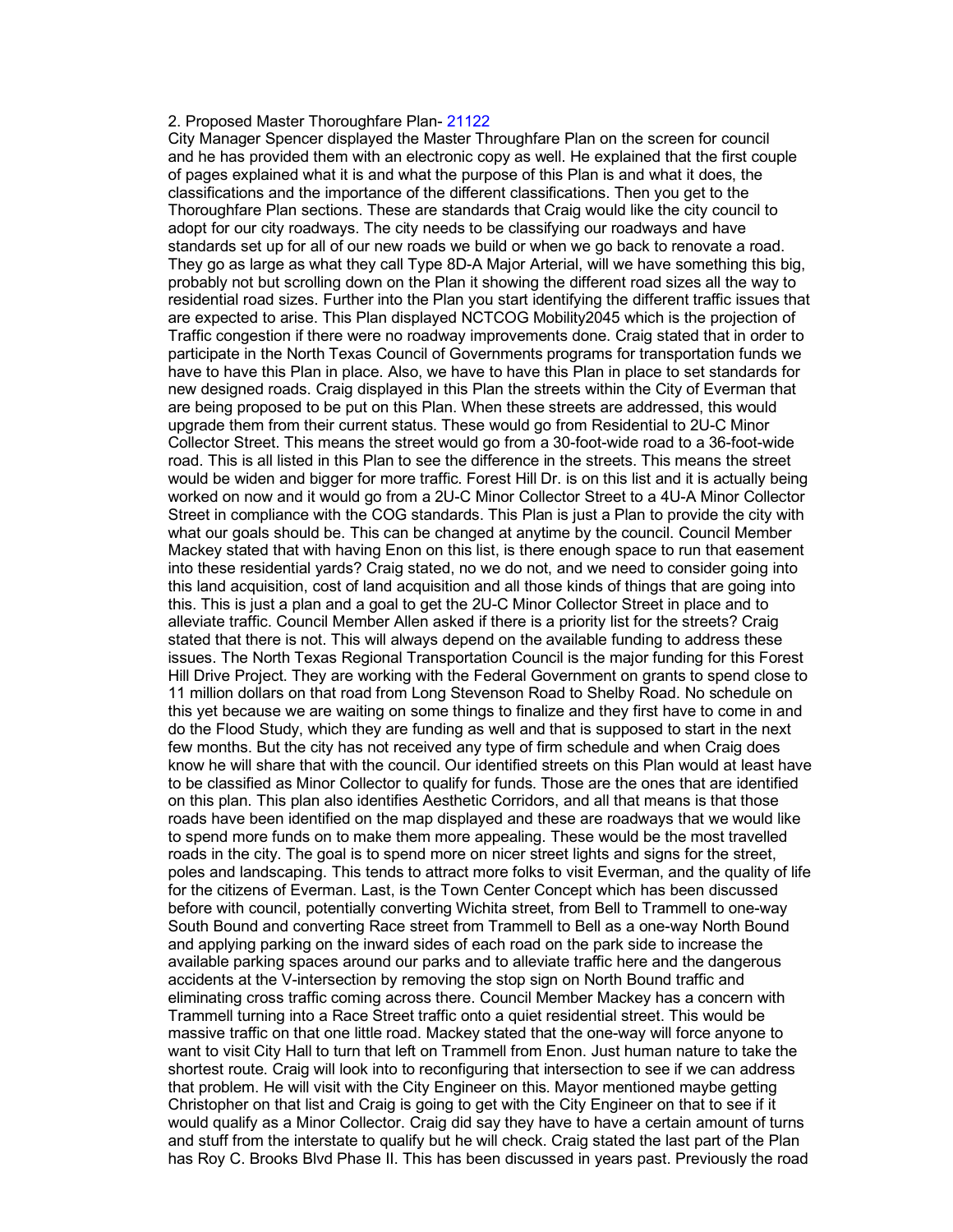had a different ending but the school has purchased a piece of land that now has their alternative School on it so it has changed that. It now is going to start from Enon and coming out on Shelby forcing traffic that way. This would be a commercial route that would allow trucks rather than coming down residential streets it would go straight into industrial area part of our town. Council Member Sellers did stat this could be a problem being that Shelby Road is torn up all the time. Craig stated that he has expressed his opinion to Fort Worth on Shelby Road to widen this to help with the traffic, and they have told him that this street is not on their Master Thoroughfare Plan and will not be doing any construction on it. Craig explained to council This is just a wish list- Plan and can be changed. Having this Plan together we will not miss out on funding for grants. This will be continued discussion in the future meetings. 3. Proposed FY2022 Budget Calendar as presented by the Finance Director- 21124 Craig displayed Budget Calendar on the screen for council to see the dates. This schedule has been given to all council. Craig would like for council to have in person participation to get all information and no confusion. The first Budget Work Shop starts July 6, 2021 at 6:30pm.

- 3. **City Manager's Report** Craig Spencer Had nothing to report.
- 4. **Mayors Report –** Mayor Ray Richardson Informed Council there are four of them that have not completed the Cyber Security Training and Sexual Harassment training and they need to get that complete.
- 5. **Citizens comments: NONE**
- **6**. **Adjourn.** Mayor Richardson adjourned the meeting at 7:05pm.

\_\_\_\_\_\_\_\_\_\_\_\_\_\_\_\_\_\_\_\_\_\_\_ Mindi Parks City Secretary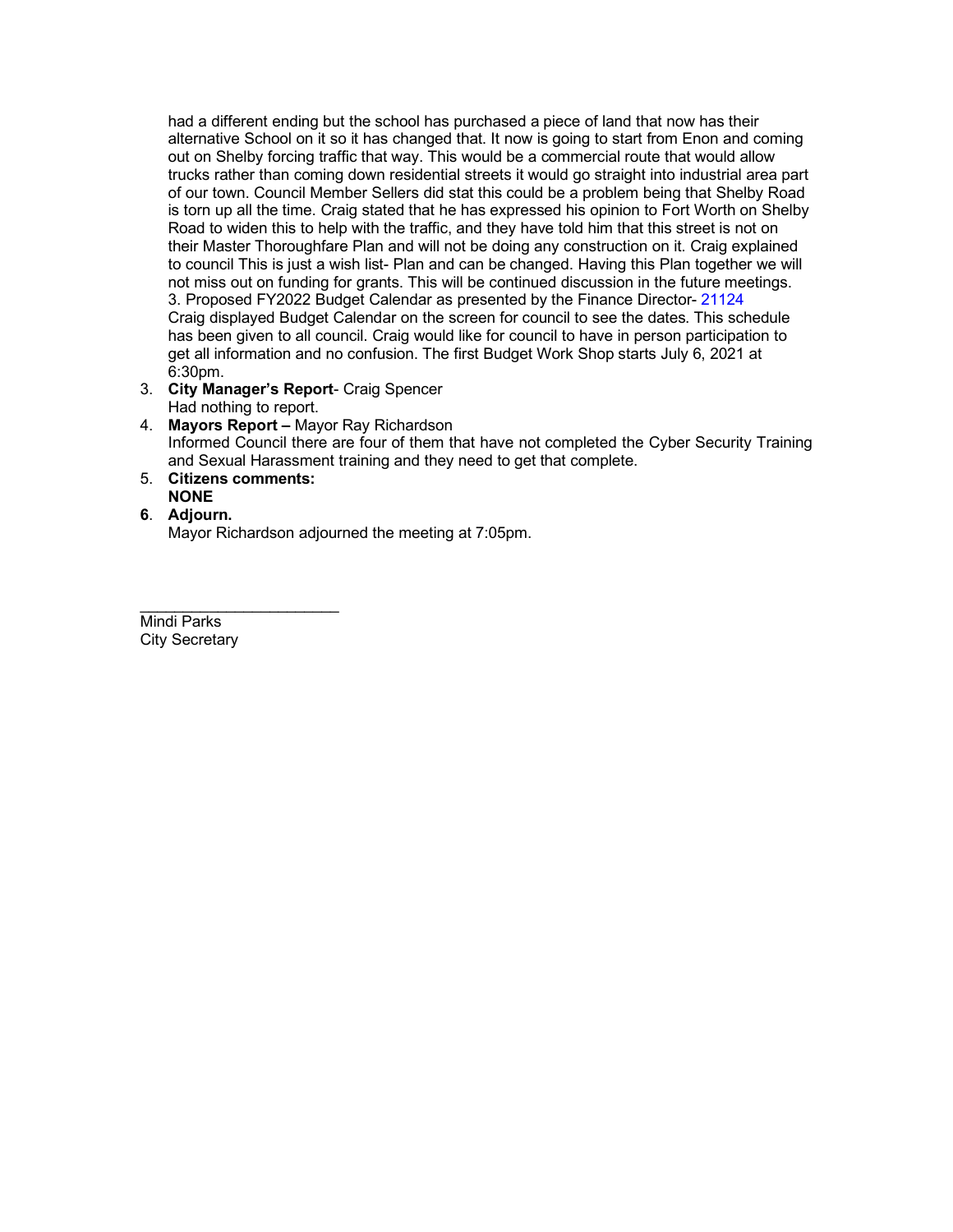#### **EVERMAN CITY COUNCIL REGULAR METTING MINUTES Tuesday, June 8, 2021 At 6:30pm.**

There will be a Regular Meeting held by the Everman City Council on Tuesday, June 8, 2021 at 6:30pm, via Zoom with the following agenda:

**SOME MEMBERS OF THE CITY COUNCIL MAY PARTICIPATE VIA TELEPHONE OR VIDEO CONFERENCE. A QUORUM MAY OR MAY NOT BE PHYSICALLY PRESENT IN THE CITY COUNCIL CHAMBERS (Tex.Gov't § Code 551.127 (a-2)). CITIZENS WISHING TO MAKE COMMENTS SHOULD EMAIL[: mparks@evermantx.net](mailto:mparks@evermantx.net) CITIZENS COMMENTS RECEIVED PRIOR TO THE MEETING ADJOURNED WILL BE READ TO THE COUNCIL.**

**To view this meeting on live stream due to the Cov-19 please refer to evermantx.us/citycouncillivestream, and to make any comments for citizens comments please call 817-528-0697 or send them via email a[t mparks@evermantx.net](mailto:mparks@evermantx.net) during the meeting.**

| Ray Richardson         | $\star$ | Mayor                       |
|------------------------|---------|-----------------------------|
| Linda Sanders          | $\star$ | Council Member, Place 1     |
| Johnnie Allen          | $\star$ | Council Member, Place 3     |
| Susan Mackey           | $\star$ | Mayor Pro-Tem               |
| <b>Judy Sellers</b>    | $\star$ | Council Member, Place 5     |
| Absent:                |         |                             |
| Kelly Denison          | $\star$ | Council Member, Place 2     |
| Miriam Davila          | $\star$ | Council Member, Place 6     |
| <b>Others Present:</b> |         |                             |
| Mindi Parks            | $\star$ | <b>City Secretary</b>       |
| Craig Spencer          | $\star$ | <b>City Manager</b>         |
| Susanne Helgesen       | $\star$ | <b>Finance Director</b>     |
| Landon Whatley         | *       | <b>Assistant Fire Chief</b> |
|                        |         |                             |

- 1. Meeting called to order.
- Mayor Richardson called the meeting to order at 6:33pm.
- 2. Invocation.
- 3. Pledge of Allegiance.
- 4. Consent Agenda:

#### **A. Reading of Minutes of the previous meetings:**

- 1. May 4, 2021 Work Session Meeting
- 2. May 11, 2021 Regular/Public Hearing Meeting
- 3. May 21, 2021 Emergency Meeting
- **B. Financial Reports:**
- 1. May 2021

Motion was made by Pro-Tem Mackey and seconded by Council Member Sanders to approve the consent agenda as shown. **Council Member Allen voted NO and Council Members Sanders, Mackey, Sellers, and Mayor Richardson Voted AYE**

#### 5. New Business:

Consideration and Possible Action:

1. Approve and adopt the City of Everman Master Thoroughfare Plan as presented- 21127

Motion was made by Pro-Tem Mackey and seconded by Council Member Sanders to approve and adopt the City of Everman Master Thoroughfare Plan as presented. **ALL VOTED AYE**

2. Approve Ordinance #771 an ordinance of the City of Everman, Texas, adding Division 3 to article III, food establishments, within chapter 11, licenses, permits and miscellaneous business regulations of the City's code of ordinances enacting the regulation of Mobile Food Vendors and providing for the following: Popular name; Findings of fact; scope of jurisdiction; applicability; Effective Date; Enforcement, including criminal fines not to exceed \$2,000.00 and Civil penalties not to exceed \$500.00 per violation; and that each day in violation constitutes a separate offense; Enactment; Repealer; severability; codification; and proper notice and meeting- 21125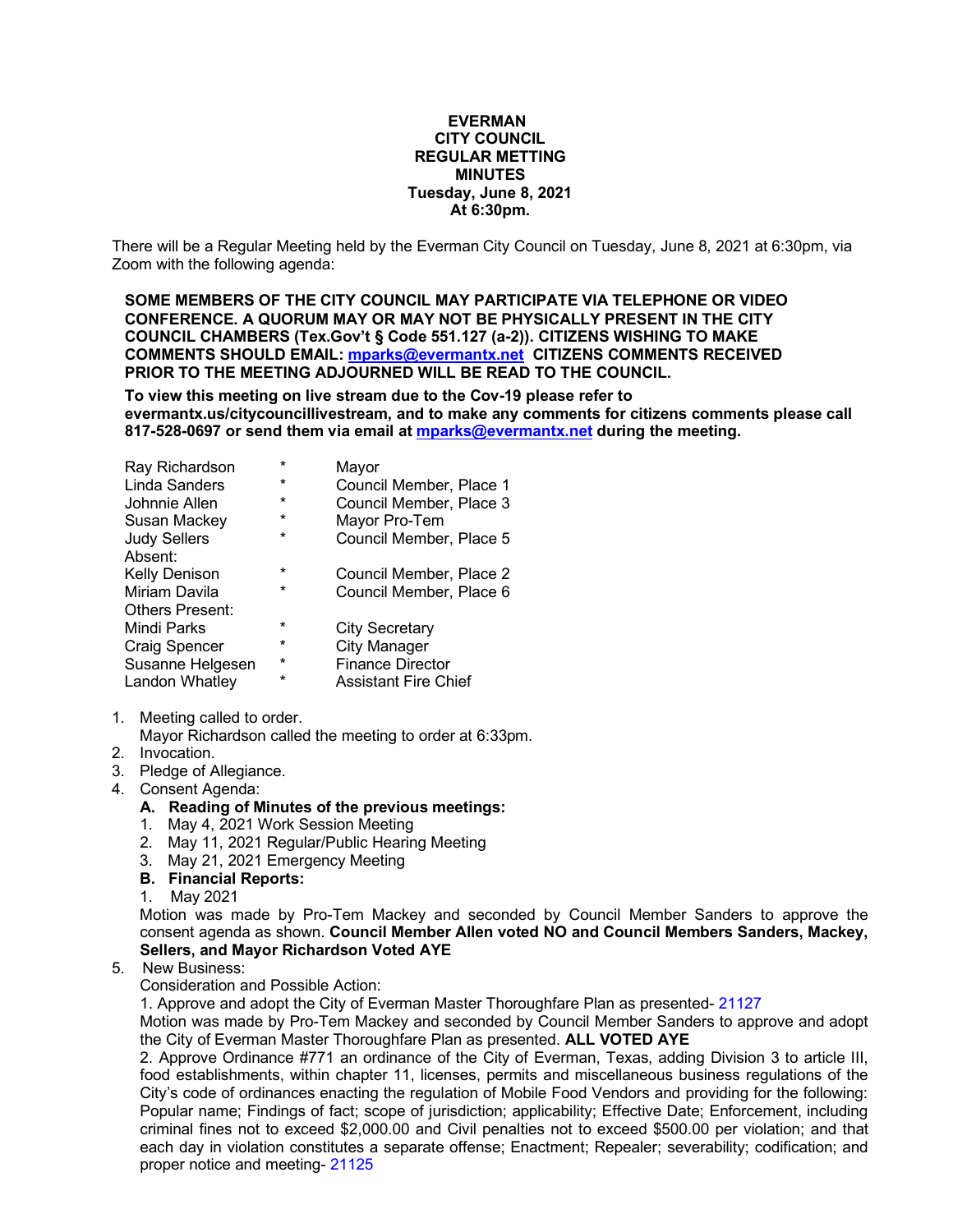Motion was made by Council Member Sellers and seconded by Pro-Tem Mackey to approve Ordinance #771 an ordinance of the City of Everman, Texas, adding Division 3 to article III, food establishments, within chapter 11, licenses, permits and miscellaneous business regulations of the City's code of ordinances enacting the regulation of Mobile Food Vendors and providing for the following: Popular name; Findings of fact; scope of jurisdiction; applicability; Effective Date; Enforcement, including criminal fines not to exceed \$2,000.00 and Civil penalties not to exceed \$500.00 per violation; and that each day in violation constitutes a separate offense; Enactment; Repealer; severability; codification; and proper notice and meeting. **ALL VOTED AYE**

- 6. **Executive Session-**Pursuant to Section 551.071, Chapter 551 of the Texas Government Code, Council reserves the right to convene into Executive Session(s) from time to time as deemed necessary during this meeting, to receive advice from its attorney on any posted agenda item, as permitted by law. Additionally, Council may convene into Executive Session to discuss the following:
	- A. Pending or Contemplated Litigation or to Seek the Advice of the City Attorney pursuant to Section 551.071.
	- B. Discussion regarding possible Purchase, Sale, Exchange, Lease, or Value of Real Property, Pursuant to Section 551.072.
	- C. Personnel Matters pursuant to Section 551.074.
		- 1. Personnel Issues- 21126

Executive Session was opened by Mayor Richardson at 6:59pm and closed at 7:48pm. **NO ACTION TAKEN**

- 7. The Council may convene into Executive Session anytime to discuss items that are on the agenda.
- 8. City Managers Report- Craig Spencer

City Manager Spencer informed Council that the library is still closed due to some issues with some things that were thrown away but it is very close to being done. Also, the ribbon cutting is set for the Fire Hall for July 24, 2021 and it is coming along and looking great. Craig also informed council that Celebrate America is set for July 10, 2021.

9. Mayor's Report: Mayor Ray Richardson

Mayor Richardson informed council that the next meeting they need to be in person to start the Budget Process. Soon we will be getting back to in person meetings. He also informed them again about the HB1118 referring to Cyber Security and also about the Sexual Harassment that has to be completed once a year and for anyone of the council that has not completed it yet to please do so.

10. Citizen's comments

1. Joann Samuel to speak about the new water rate increase.

Joann Samuel did not show. However, we had a citizen present at the meeting and his name was Ricky Murillo and he approached council to just state some things to them since he was not on the agenda. Ricky did start off by thanking the Fire Department for their hard work on the flood response to our citizens. Ricky also stated that everyone in his neighborhood is tired of all the flooding issues. He lives on Christie Avenue. He is concerned of the creek levels when the flooding occurs and the gathering of water in his neighborhood as well. He also stated that there is a lot of potholes in the city and parked cars that don't operate on the road and been there for two years. He has a lot of citizens that come to him for answers and he does not know what to say to them. Mayor only told him that there is nothing that can be done now except wait for the Flood Study that is in the works.

11. Adjourn.

Mindi Parks City Secretary

\_\_\_\_\_\_\_\_\_\_\_\_\_\_\_\_\_\_\_\_\_\_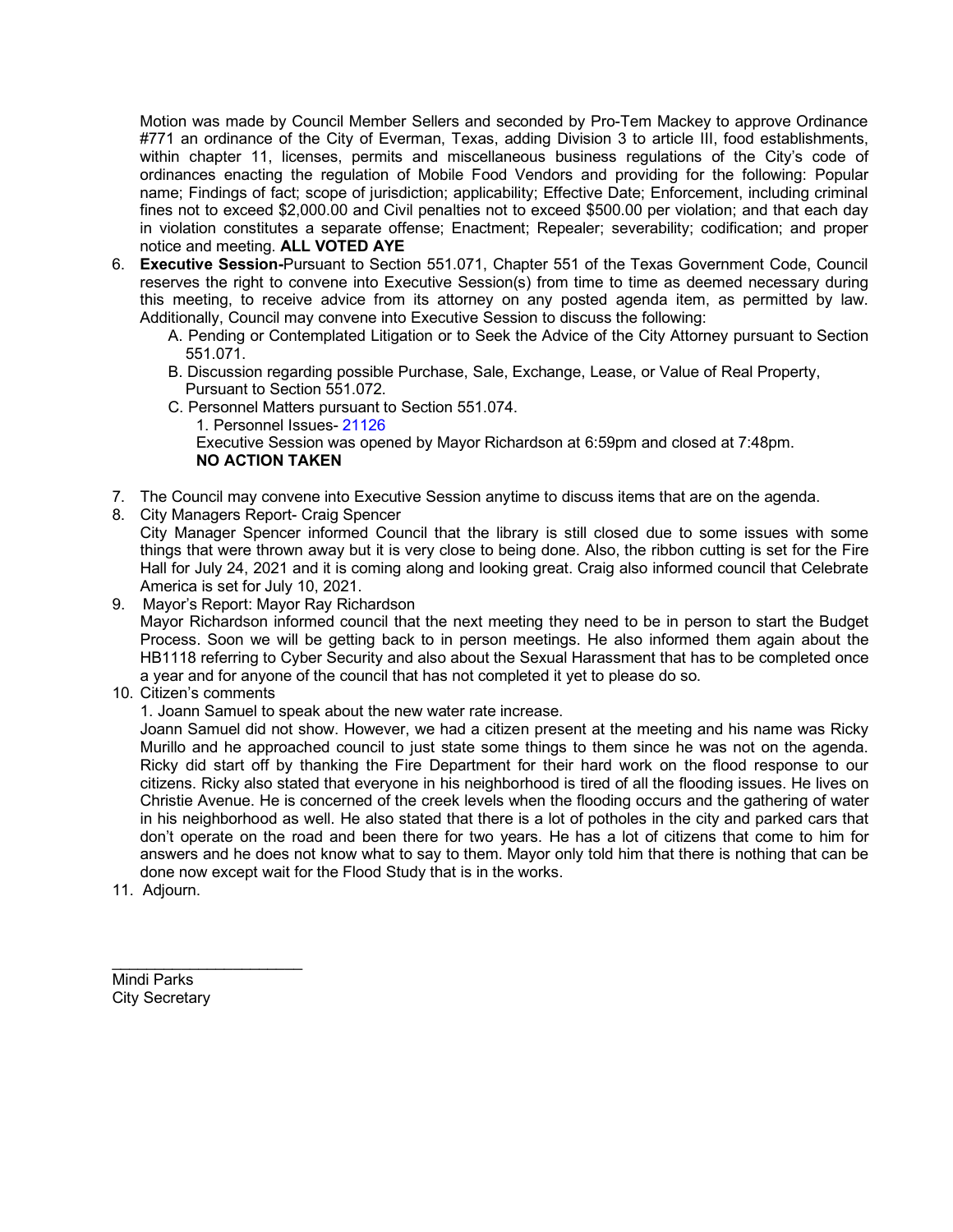

FY 2021 Monthly Financial Update Period Ending June 2021



This monthly financial report is intended to provide informative and relevant financial data to City Council, as well as the citizens of Everman. The report includes highlights of the City's financial condition as of June 30, 2021. The statements are prepared and reported on a modified accrual basis of accounting.

### **Cash Position:**

The total cash position for the month was \$5,590,549 down \$389,693 from last month. The June 2021 cash position reflects an increase of \$3,029,337 over June 2020. The large increase in cash position is due to receiving funds from the 2020 Certificates of Obligation and 2021 Tax Notes.

### **Overall Performance**:

There were no exceptional revenues or expenditures in June other than property tax, sales tax collections, and the bond payments. We must remember that our revenue streams are not guaranteed. Sales Taxes and Property Taxes are contingent upon the economy.

#### **Property Tax Revenue:**

The property taxes collected in June 2021 were \$66,630. As of June, we have collected 96.59% of this year's budgeted property tax revenue. This revenue will continue to decrease over the next couple of months as we have received the majority of our budgeted revenue for the year.

|                                               | <b>Budget</b>   | <b>Month</b><br><b>Actual</b> | <b>YTD</b><br><b>Actual</b> | $\frac{0}{0}$<br><b>Budget</b> |
|-----------------------------------------------|-----------------|-------------------------------|-----------------------------|--------------------------------|
| Property Tax - Current (General Fund)         | \$<br>2,377,971 | \$<br>51,473                  | \$<br>2,275,107             | 95.67%                         |
| Property Tax - Delinquent                     | 31,000          | 5,404                         | 44,131                      | 142.36%                        |
| Property Tax - Penalty & Interest             | 25,100          | 2,772                         | 31,137                      | 124.05%                        |
| Property Tax - Current (Debt Service Fund)    | 320,030         | 6,532                         | 306,253                     | 95.70%                         |
| Property Tax - Delinquent (Debt Service Fund) |                 | 449                           | 3,666                       |                                |
| <b>Total</b>                                  | 2,754,101       | 66,630                        | 2,660,294                   | 96.59%                         |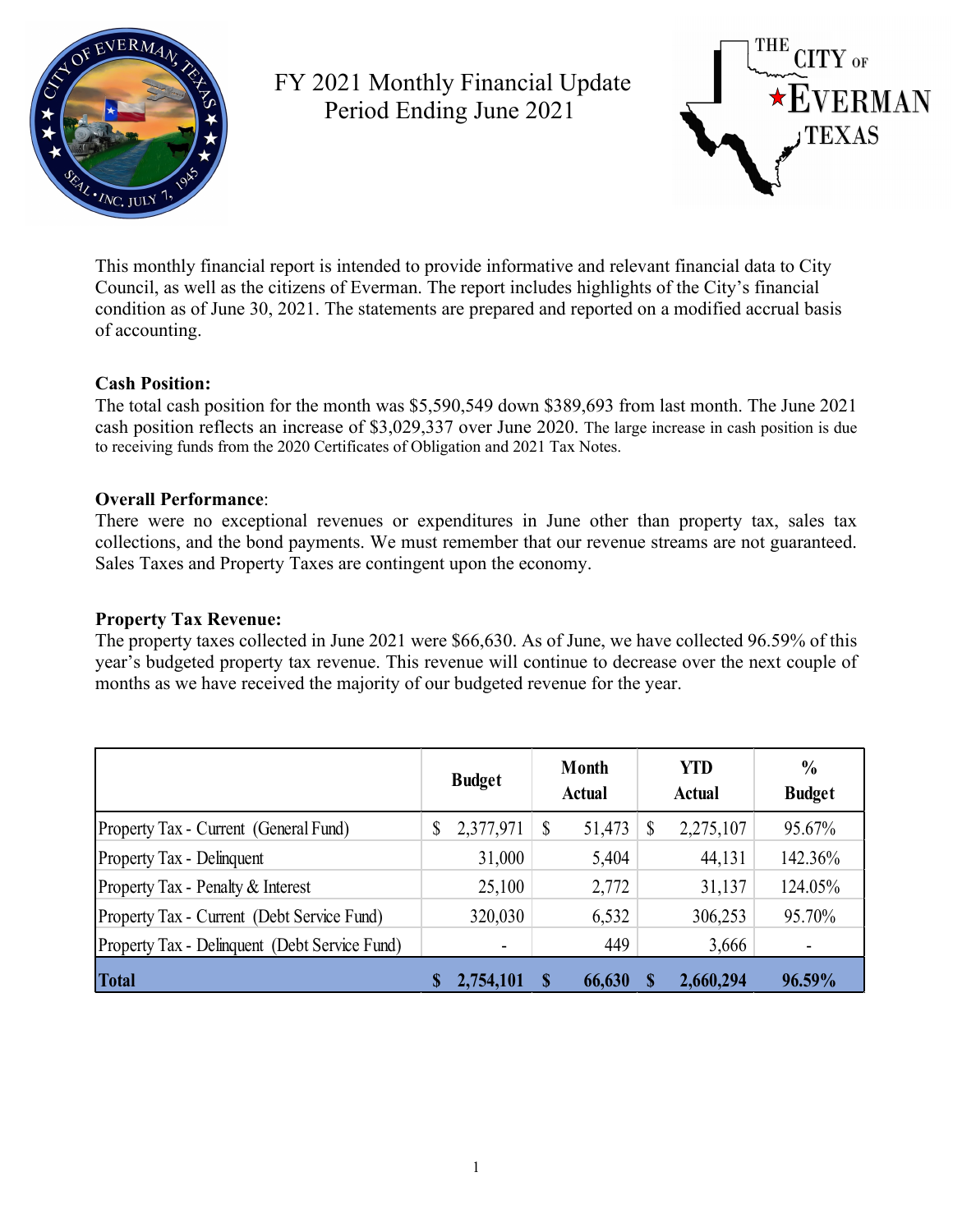

FY 2021 Monthly Financial Update Period Ending June 2021



### **Sales Tax Revenue:**

Sales Tax is received approximately six weeks after the month has ended. June 2021 Sales Tax collections totaled \$66,424. The graph below reflects the most up to date information regarding sales tax collections. The growth reflects a positive upward trend of sales tax collections for the year. Sales tax is a large revenue source for the City's General Fund.

|                           | <b>Budget</b> |         | <b>Month</b><br><b>Actual</b> |        |               | <b>YTD</b><br><b>Actual</b> | $\frac{6}{6}$<br><b>Budget</b> |
|---------------------------|---------------|---------|-------------------------------|--------|---------------|-----------------------------|--------------------------------|
| Sales Tax                 | \$            | 349,000 | $\mathcal{S}$                 | 33,377 | $\mathbb{S}$  | 290,610                     | 83.27%                         |
| 4B Sales Tax              |               | 175,000 |                               | 16,688 |               | 145,305                     | 83.03%                         |
| <b>Street Improvement</b> |               | 85,000  |                               | 8,344  |               | 72,653                      | 85.47%                         |
| Crime Control District    |               | 75,000  |                               | 8,015  |               | 66,189                      | 88.25%                         |
| Total                     | $\mathbf S$   | 684,000 | $\boldsymbol{\$}$             | 66,424 | <sup>\$</sup> | 574,756                     | 84.03%                         |

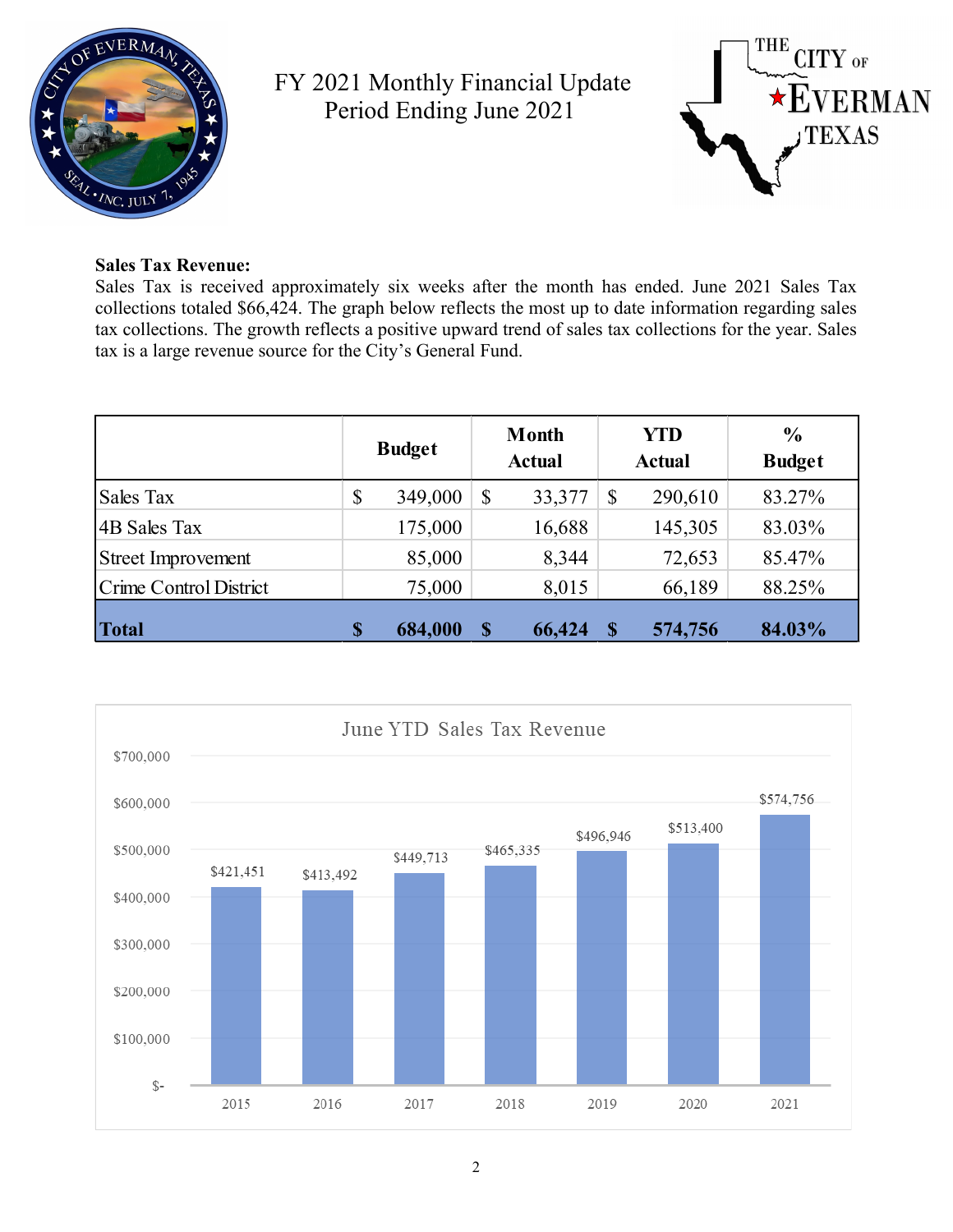

FY 2021 Monthly Financial Update Period Ending June 2021



## **General Fund:**

#### *Revenues*

■ Total General Fund year-to-date revenues in June 2021 totaled \$4,241,009 or 87.81%, of the budgeted annual revenue. This amount was an increase of \$434,594 over June 2020.

# *Expenditures*

 General Fund year-to-date expenditures in June 2021 totaled \$3,841,798 or 79.55%, of the budgeted expenditures. This amount was an increase of \$238,809 over June 2020. This increase in spending is partially due to COVID-19 and spending the Cares Act funds that we received.

# **Water & Sewer Fund:**

*Revenues*

 Total Water & Sewer Fund year-to-date revenues in June 2021 totaled \$1,466,594 or 78.94%, of the budgeted annual revenue. This amount was an increase of \$106,346 over June 2020. We are beginning to see an improvement in the Water & Sewer Fund cash position now that the new water rates have taken effect.

# *Expenditures*

 Water & Sewer Fund year-to-date expenditures in June 2021 totaled \$1,479,564 or 79.64%, of the budgeted expenditures. This amount was an increase of \$183,473 over June 2020.

## **Investments:**

Our investments at LOGIC ended the month with a \$4,969,402 balance and earned \$246 in interest for the month. The average monthly interest rate was 0.0588%, a slight decrease from last month. As a result of the lowered federal interest rate, we can expect the interest rate at LOGIC to remain very low.

## **Other:**

- The American Rescue Plan Act will provide some much-needed relief for local communities across the nation. Our allocation was determined to be \$1,352,029.33. We are still researching the guidelines to determine how we may use the funds.
- The FY 2022 budget process is now well under way. We would like to have the FY 2022 Budget complete and adopted by the end of August. This will require several special council budget workshop meetings in July and August.
- The FY 2021 audit process will begin with interim audit field work conducted by Snow, Garrett, Williams the week of July  $12 - 16$ .

Susanne Helgesen, Finance Director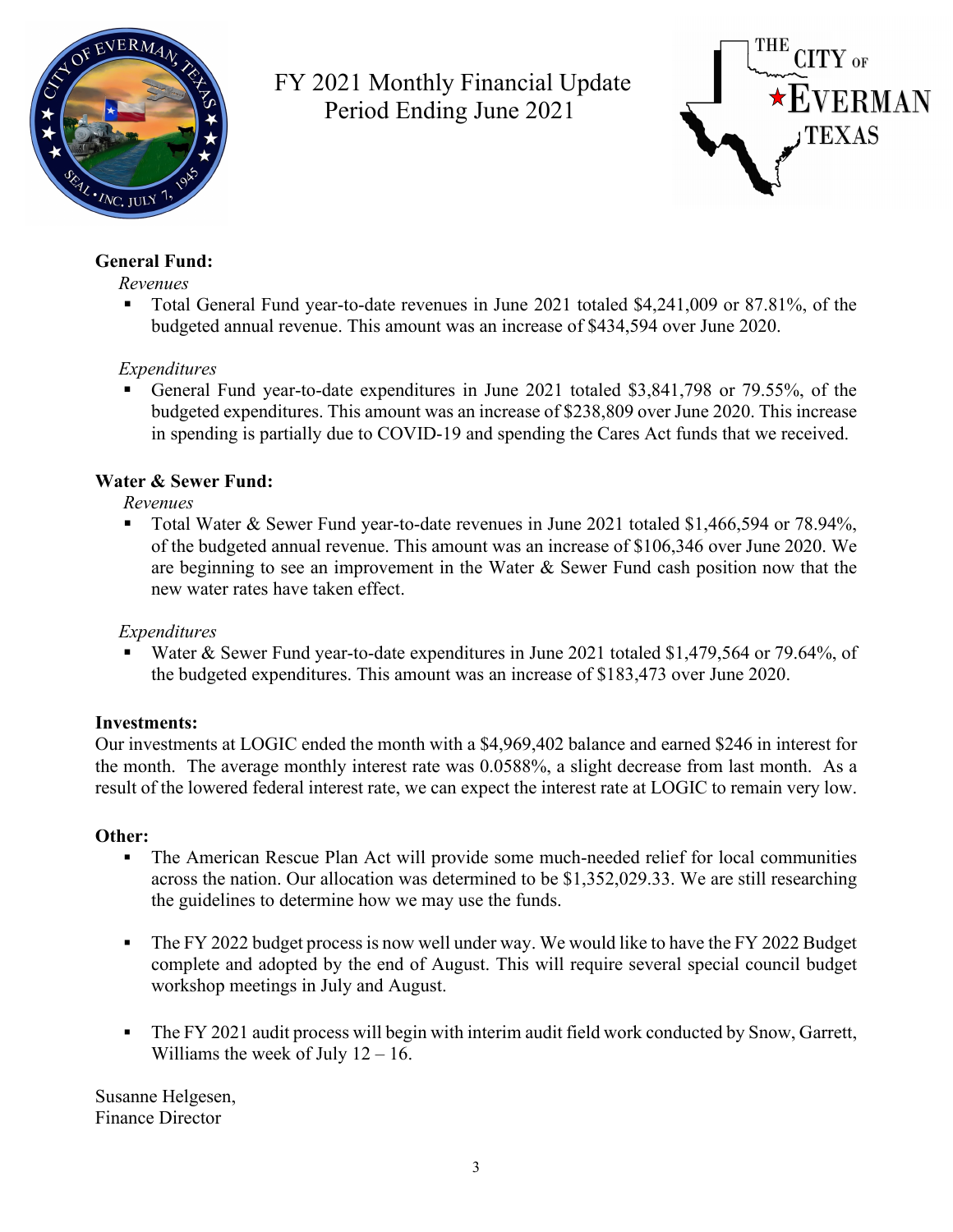# **City of Everman Cash Position Report As of June 30, 2021**

|                                                                   | <b>Balance</b> | <b>Beginning</b> | Change                  | <b>Ending</b><br><b>Balance</b> |
|-------------------------------------------------------------------|----------------|------------------|-------------------------|---------------------------------|
| <b>GENERAL FUND</b>                                               |                |                  |                         |                                 |
| <b>Operating Cash</b>                                             | \$             | 249,611.82       | $(183,215.62)$ \$<br>-S | 66,396.20                       |
| <b>Purchased CDs</b>                                              |                |                  |                         |                                 |
| Operation & Investment                                            |                | 471,313.54       | 34.63                   | 471,348.17                      |
| <b>Total General Fund</b>                                         |                | 720,925.36       | (183, 180.99)           | 537,744.37                      |
| <b>WATER &amp; SEWER FUND</b>                                     |                |                  |                         |                                 |
| <b>Operating Cash</b>                                             |                | (128, 585.52)    | (127, 376.29)           | (255,961.81)                    |
| Restricted Reserve for Water Dep                                  |                | 9,258.22         | 0.59                    | 9,258.81                        |
| 2020 CO Issue - Construction Fund                                 |                | 1,607,586.29     | 103.23                  | 1,607,689.52                    |
| Debt Service LT Note                                              |                | 84,826.13        | 5.44                    | 84,831.57                       |
| Operation & Investment                                            |                | 1,019.16         | 0.04                    | 1,019.20                        |
| <b>Total Water &amp; Sewer Fund</b>                               |                | 1,574,104.28     | (127, 266.99)           | 1,446,837.29                    |
| <b>DEBT SERVICE FUND</b>                                          |                |                  |                         |                                 |
| Operating Cash                                                    |                | (120, 115.52)    | 6,581.03                | (113, 534.49)                   |
| Operation & Investment                                            |                | 760.11           | 0.02                    | 760.13                          |
| <b>Total Debt Service Fund</b>                                    |                | (119, 355.41)    | 6,581.05                | (112, 774.36)                   |
| <b>OTHER RESTRICTED FUNDS</b>                                     |                |                  |                         |                                 |
| Fund 07 - TCOLE                                                   |                | (665.23)         | 1,924.00                | 1,258.77                        |
| Fund 25 - 4B Sales Tax - Economic Development                     |                | 52,497.97        | 3,058.37                | 55,556.34                       |
| Fund 25 - General Sales Tax .50%                                  |                | 481,997.38       | 30.94                   | 482,028.32                      |
| Fund 26 - TIF Dist #1 - Cnty/Hosp                                 |                | 48,314.15        | 11,042.41               | 59,356.56                       |
| Fund 26 - Cnty/Hosp/City Contributions                            |                | 239,942.84       | 15.42                   | 239,958.26                      |
| Fund 29 - 4A Sales Tax - Street Improvement                       |                | 75,506.92        | 5,560.24                | 81,067.16                       |
| Fund 29 - General Sales Tax .25%                                  |                | 505,403.98       | 32.44                   | 505,436.42                      |
| Fund 30 - 4B Sales Tax - Crime Control District                   |                | 12,466.44        | 5,555.62                | 18,022.06                       |
| Fund 30 - Specific Sales Tax .25%                                 |                | 9,157.82         | 1.89                    | 9,159.71                        |
| Fund 32 - 2013 Bond Issue - Operating                             |                | 59,990.68        |                         | 59,990.68                       |
| Fund 32 - 2013 Bond Issue - Operation & Investment                |                |                  |                         |                                 |
| Fund 35 - 2020 CO Issue - 2021 Tax Notes - Operating              |                | 148,995.82       | 500,000.00              | 648,995.82                      |
| Fund 35 - 2020 CO Issue - 2021 Tax Notes - Operation & Investment |                | 2,057,770.68     | (499, 859.19)           | 1,557,911.49                    |
| <b>Total Other Restricted Funds</b>                               |                | 3,691,379.45     | 27,362.14               | 3,718,741.59                    |
| <b>TOTAL ALL FUNDS</b>                                            | \$             | 5,867,053.68     | \$<br>$(276,504.79)$ \$ | 5,590,548.89                    |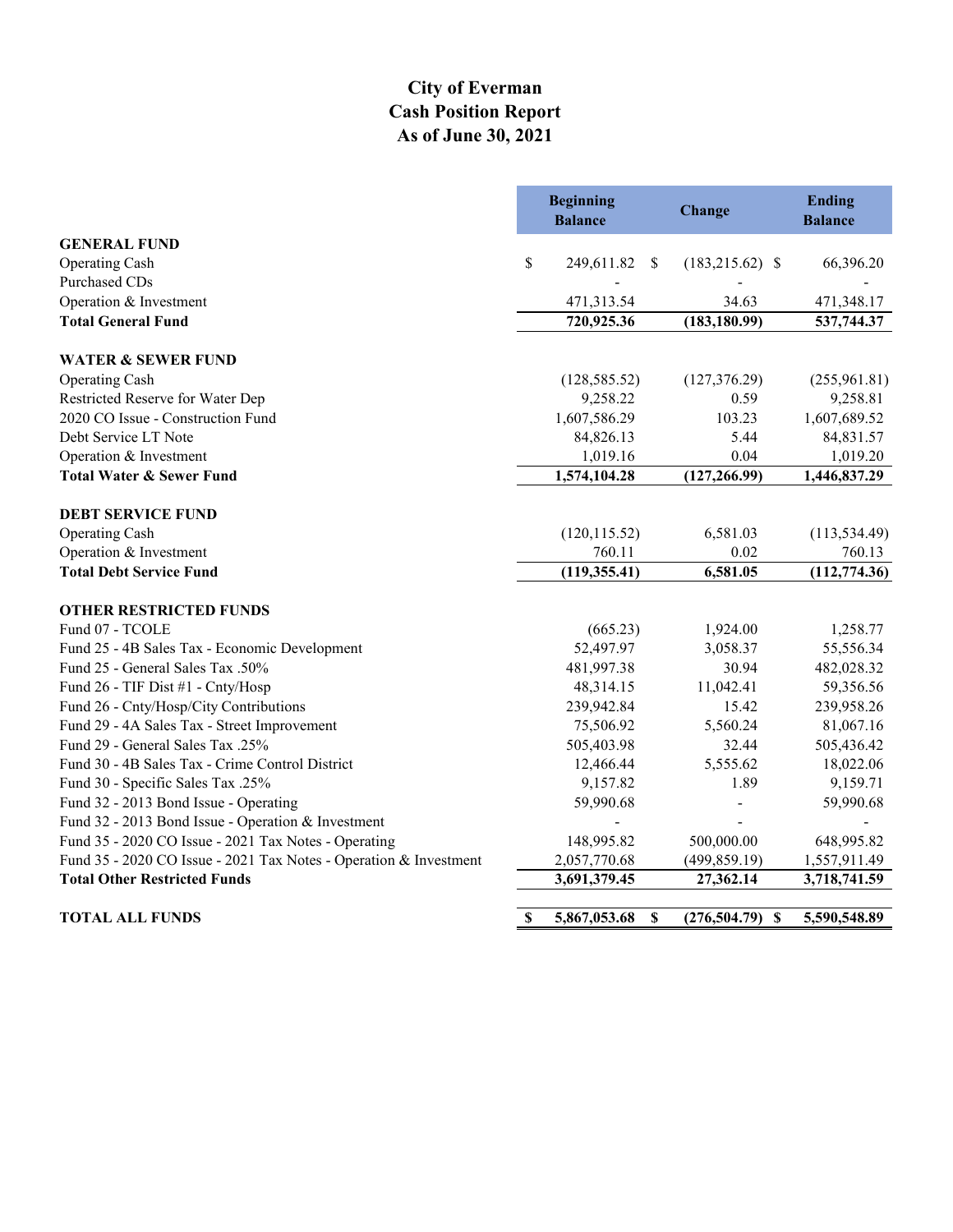# **City of Everman Revenue Summary Report As of June 30, 2021**

|                                         | <b>Budget</b>   | <b>Month</b><br><b>Actual</b> | <b>YTD</b><br><b>Actual</b>            | $\frac{0}{0}$<br><b>Budget</b> |
|-----------------------------------------|-----------------|-------------------------------|----------------------------------------|--------------------------------|
| <b>GENERAL FUND</b>                     |                 |                               |                                        |                                |
| Property Tax                            | \$<br>2,434,071 | \$<br>59,649                  | $\boldsymbol{\mathsf{S}}$<br>2,350,375 | 96.56%                         |
| Franchise Tax                           | 320,000         | 39,785                        | 216,669                                | 67.71%                         |
| Permits / Licenses / Fees               | 352,600         | 28,825                        | 265,062                                | 75.17%                         |
| Sales Tax / Bingo Tax / Mixed Drink Tax | 379,000         | 33,654                        | 315,846                                | 83.34%                         |
| Fines / Warrants / Recovery (1)         | 174,362         | 5,372                         | 53,682                                 | 30.79%                         |
| <b>Inter-Govt Revenue</b>               | 414,000         | 21,667                        | 285,175                                | 68.88%                         |
| <b>Administrative Transfers</b>         | 397,000         | 33,085                        | 297,765                                | 75.00%                         |
| Other Revenue                           | 462,108         | 45,330                        | 456,434                                | 98.77%                         |
| <b>Budgeted Equity Change</b>           | (103, 638)      |                               |                                        |                                |
| <b>Total General Fund</b>               | 4,829,503       | 267,366                       | 4,241,009                              | 87.81%                         |
| <b>WATER &amp; SEWER FUND</b>           |                 |                               |                                        |                                |
| <b>Water Sales</b>                      | 1,000,000       | 93,543                        | 758,542                                | 75.85%                         |
| <b>Sewer Fees</b>                       | 863,000         | 89,299                        | 656,168                                | 76.03%                         |
| Penalty & Reconnect Fees                | 75,000          | 7,663                         | 49,200                                 | 65.60%                         |
| Other Revenue                           | 5,513           | 701                           | 2,314                                  | 41.98%                         |
| 2020 CO Issue                           |                 | 103                           | 371                                    |                                |
| <b>Budgeted Equity Change</b>           | (85, 733)       |                               |                                        |                                |
| <b>Total Water &amp; Sewer Fund</b>     | 1,857,780       | 191,309                       | 1,466,594                              | 78.94%                         |
| <b>DEBT SERVICE FUND</b>                |                 |                               |                                        |                                |
| Property Tax                            | 320,030         | 6,981                         | 309,919                                | 96.84%                         |
| Investment Income                       | 300             |                               | 48                                     | 15.94%                         |
| <b>Total Debt Service Fund</b>          | 320,330         | 6,981                         | 309,967                                | 96.76%                         |
| <b>OTHER FUNDS</b>                      |                 |                               |                                        |                                |
| TCOLE(2)                                | 1,500           |                               | 1,579                                  | 105.24%                        |
| Economic Development                    | 286,327         | 16,719                        | 145,902                                | 50.96%                         |
| TIF Dist #1 (County/Hospital) (3)       | 100,900         | 15                            | 106,158                                | 105.21%                        |
| 4A Sales Tax - Street Improvement       | 88,600          | 8,377                         | 73,174                                 | 82.59%                         |
| 4B Sales Tax - Crime Control District   | 75,500          | 8,017                         | 66,267                                 | 87.77%                         |
| 2013 Bond                               |                 |                               |                                        |                                |
| 2020 CO Issue - 2021 Tax Notes (4)      |                 | 141                           | 525,826                                |                                |
| <b>Total Other Funds</b>                | 552,827         | 33,268                        | 918,904                                | 166.22%                        |
| <b>TOTAL ALL FUNDS</b>                  | 7,560,441<br>\$ | 498,924<br>$\mathbf S$        | $\boldsymbol{\mathsf{S}}$<br>6,936,474 | 91.75%                         |

\*\* Investment income for all funds came in below budget as a result of the lowered federal interest rate \*\*

1. Fines/fees are low due to COVID-19 and fees and court temporarily being suspended.

2. FY21 TCOLE - LEOSE revenue is slightly higher than expected due to a higher allocation from the State.

3. TIF revenue is higher than expected due to an increase in final TIF property appraisal values.

4. This amount includes the proceeds from the 2021 Tax Notes.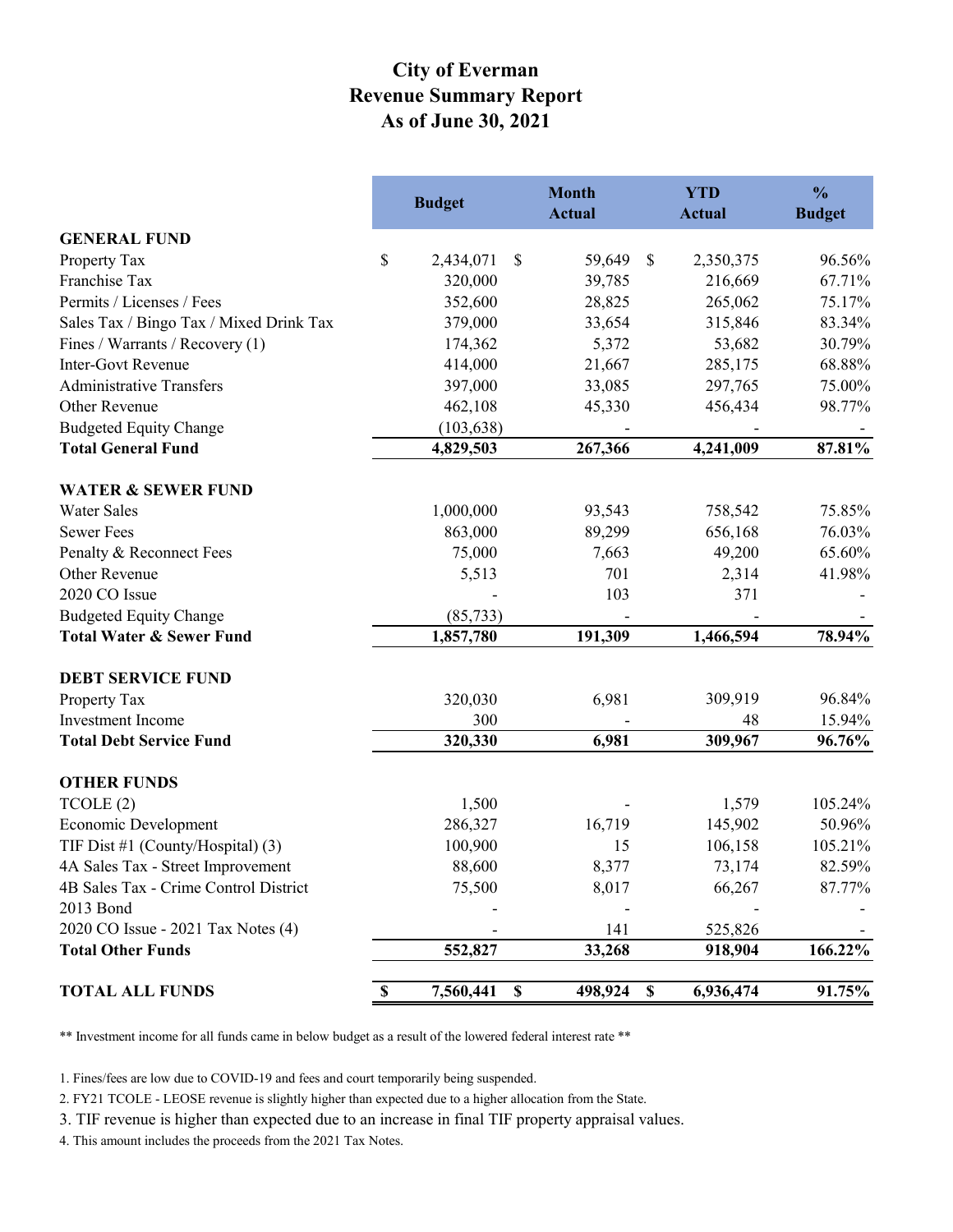# **Expenditure Summary Report As of June 30, 2021 City of Everman**

|                                       |             | <b>Budget</b> |               | <b>Month</b><br><b>Actual</b> |               | <b>YTD</b><br><b>Actual</b> | $\frac{0}{0}$<br><b>Budget</b> |
|---------------------------------------|-------------|---------------|---------------|-------------------------------|---------------|-----------------------------|--------------------------------|
| <b>GENERAL FUND</b>                   |             |               |               |                               |               |                             |                                |
| Administrative (1)                    | \$          | 427,357       | \$            | 22,836                        | $\mathbb{S}$  | 348,314                     | 81.50%                         |
| City Secretary                        |             | 115,412       |               | 5,989                         |               | 74,072                      | 64.18%                         |
| Finance $(2)$                         |             | 457,863       |               | 21,024                        |               | 391,558                     | 85.52%                         |
| City Council                          |             | 21,100        |               |                               |               | 13,593                      | 64.42%                         |
| <b>Street</b>                         |             | 645,102       |               | 49,931                        |               | 456,084                     | 70.70%                         |
| Parks                                 |             | 149,272       |               | 3,393                         |               | 96,483                      | 64.64%                         |
| Police                                |             | 1,636,737     |               | 167,066                       |               | 1,309,664                   | 80.02%                         |
| Maintenance Garage (3)                |             | 154,649       |               | 36,629                        |               | 204,460                     | 132.21%                        |
| Fire                                  |             | 767,065       |               | 71,946                        |               | 682,574                     | 88.99%                         |
| Annex - Community Center              |             | 8,500         |               |                               |               | 3,010                       | 35.41%                         |
| Municipal Court                       |             | 139,927       |               | 8,920                         |               | 102,684                     | 73.38%                         |
| Code Enforcement                      |             | 79,180        |               | 4,766                         |               | 44,524                      | 56.23%                         |
| Library                               |             | 129,871       |               | 6,061                         |               | 44,794                      | 34.49%                         |
| Animal Control                        |             | 97,469        |               | 8,293                         |               | 69,986                      | 71.80%                         |
| <b>Total General Fund</b>             |             | 4,829,503     |               | 406,854                       |               | 3,841,798                   | 79.55%                         |
| <b>WATER &amp; SEWER FUND</b>         |             |               |               |                               |               |                             |                                |
| Water Administration (4)              |             | 728,007       |               | 133,861                       |               | 739,136                     | 101.53%                        |
| Water/Sewer Administration            |             | 413,896       |               | 34,805                        |               | 314,668                     | 76.03%                         |
| Sewer Collection                      |             | 697,600       |               | 57,005                        |               | 407,484                     | 58.41%                         |
| Water/Sewer Debt                      |             | 18,277        |               | 18,277                        |               | 18,277                      | 100.00%                        |
| <b>Total Water &amp; Sewer</b>        |             | 1,857,780     |               | 243,949                       |               | 1,479,564                   | 79.64%                         |
| <b>DEBT SERVICE FUND</b>              |             |               |               |                               |               |                             |                                |
| Debt Service (5)                      |             | 320,030       |               | 400                           |               | 472,589                     | 147.67%                        |
| <b>Total Debt Service Fund</b>        |             | 320,030       |               | 400                           |               | 472,589                     | 147.67%                        |
| <b>OTHER FUNDS</b>                    |             |               |               |                               |               |                             |                                |
| <b>TCOLE</b>                          |             | 1,500         |               |                               |               | 1,500                       | 100.00%                        |
| Economic Development                  |             | 286,327       |               | 13,630                        |               | 208,381                     | 72.78%                         |
| TIF Dist #1 (County/Hospital)         |             |               |               |                               |               |                             |                                |
| 4A Sales Tax - Street Improvement     |             | 222,160       |               | 2,784                         |               | 28,749                      | 12.94%                         |
| 4B Sales Tax - Crime Control District |             | 145,856       |               | 2,459                         |               | 87,131                      | 59.74%                         |
| 2013 Bond                             |             | 59,991        |               |                               |               |                             |                                |
| 2020 CO Issue                         |             |               |               |                               |               | 524,739                     |                                |
| <b>Total Other Funds</b>              |             | 715,834       |               | 18,873                        |               | 850,500                     | 118.81%                        |
| <b>TOTAL ALL FUNDS</b>                | $\mathbb S$ | 7,723,148     | $\mathbf{\$}$ | 670,076                       | $\mathbf{\$}$ | 6,644,451                   | 86.03%                         |

1. Overlapping salaries - outgoing City Manager and incoming City Manager.

2. Annual TIF payment made. City engineering and advertising expenses both came in higher than expected.

3. Some vehicle repair charges to be offset by TML claim. Budget amendment to follow.

4. Timing of capital expenditures may impact actual variances.

5. Debt service payments are made in January and June every year.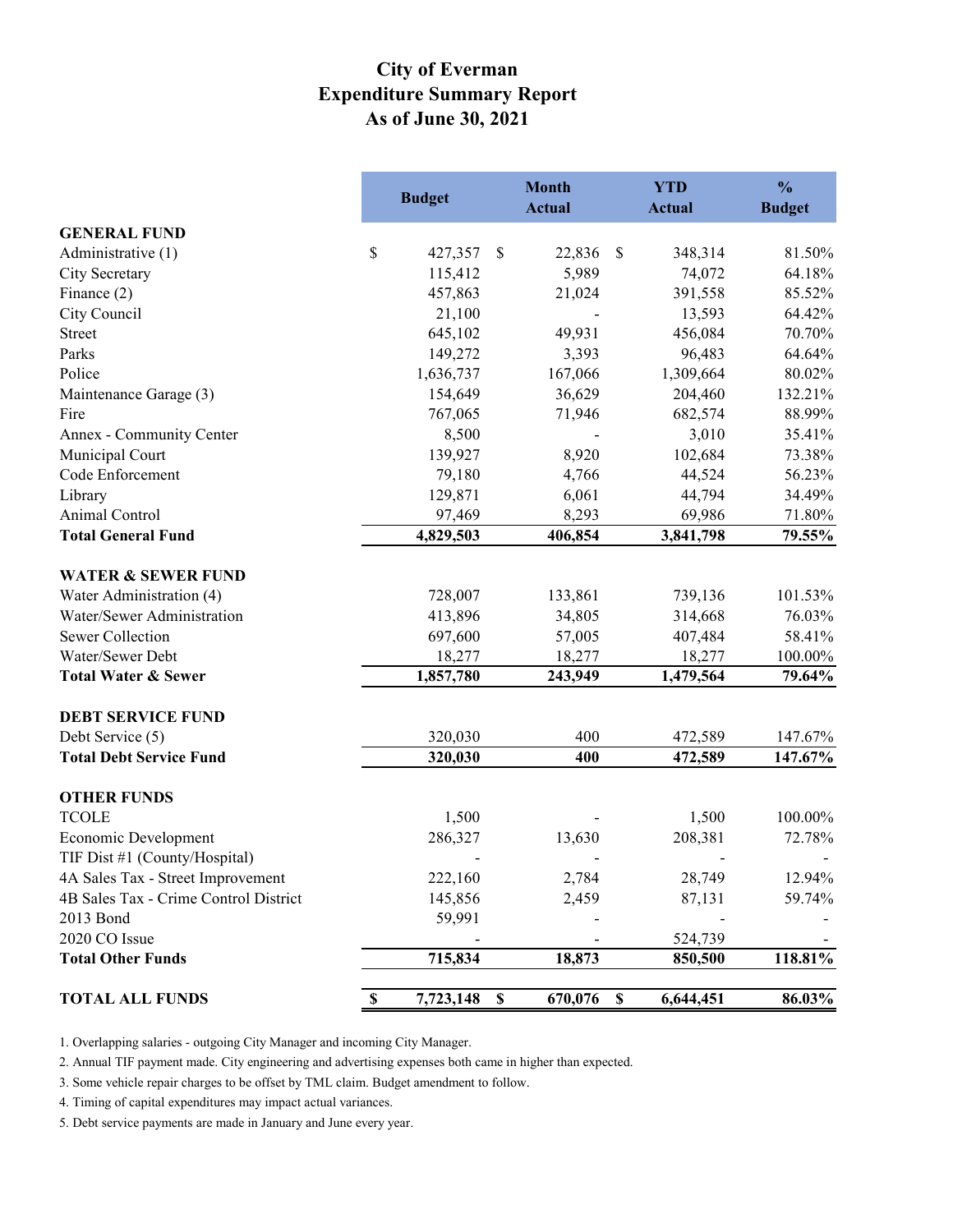## **apadatecr2 City of Everman shelgesen 07/09/2021 18:30 Page 1 A/P Check Register Checks from 06/01/2021 to 06/30/2021**

| Check<br><b>Number</b> | Check<br>Date      | <b>Vendor Name</b>                                                                                                                                                    |                                                                                                                                                                                                                                                                                | Net Check<br>Amount | Check<br>Status Type                   | <b>Check</b>               |
|------------------------|--------------------|-----------------------------------------------------------------------------------------------------------------------------------------------------------------------|--------------------------------------------------------------------------------------------------------------------------------------------------------------------------------------------------------------------------------------------------------------------------------|---------------------|----------------------------------------|----------------------------|
|                        |                    |                                                                                                                                                                       |                                                                                                                                                                                                                                                                                |                     |                                        |                            |
|                        |                    | Cash Account: 99-1110-00-00                                                                                                                                           |                                                                                                                                                                                                                                                                                |                     |                                        |                            |
|                        |                    |                                                                                                                                                                       |                                                                                                                                                                                                                                                                                |                     | $\mathbf R$                            | <b>Quick Check</b>         |
|                        |                    |                                                                                                                                                                       |                                                                                                                                                                                                                                                                                |                     | ${\sf R}$                              | <b>Quick Check</b>         |
|                        |                    |                                                                                                                                                                       |                                                                                                                                                                                                                                                                                |                     | $\mathbf R$<br>$\mathbf R$             | Quick Check<br>Quick Check |
|                        |                    |                                                                                                                                                                       |                                                                                                                                                                                                                                                                                |                     | $\mathbf R$                            | <b>ACH</b>                 |
|                        |                    |                                                                                                                                                                       |                                                                                                                                                                                                                                                                                |                     |                                        | <b>ACH</b>                 |
|                        |                    |                                                                                                                                                                       |                                                                                                                                                                                                                                                                                |                     | R                                      | <b>ACH</b>                 |
|                        |                    |                                                                                                                                                                       |                                                                                                                                                                                                                                                                                |                     | ${\bf R}$                              | Regular                    |
|                        |                    |                                                                                                                                                                       |                                                                                                                                                                                                                                                                                |                     | $\mathbf 0$                            | Regular                    |
|                        |                    |                                                                                                                                                                       |                                                                                                                                                                                                                                                                                |                     | $\tilde{R}$                            | <b>ACH</b>                 |
|                        |                    |                                                                                                                                                                       |                                                                                                                                                                                                                                                                                |                     | $\mathbf 0$                            | Regular                    |
|                        |                    |                                                                                                                                                                       |                                                                                                                                                                                                                                                                                |                     | $\mathbf 0$                            | Regular                    |
|                        |                    |                                                                                                                                                                       |                                                                                                                                                                                                                                                                                |                     | $\overline{\mathbf{R}}$<br>$\mathbf 0$ | ACH<br>Regular             |
|                        |                    |                                                                                                                                                                       |                                                                                                                                                                                                                                                                                |                     | $\mathbf 0$                            | Regular                    |
|                        |                    |                                                                                                                                                                       |                                                                                                                                                                                                                                                                                |                     | ${\bf R}$                              | Regular                    |
|                        |                    |                                                                                                                                                                       |                                                                                                                                                                                                                                                                                |                     | $\mathbf R$                            | Regular                    |
|                        |                    |                                                                                                                                                                       |                                                                                                                                                                                                                                                                                |                     | $\mathbf R$                            | Regular                    |
|                        |                    |                                                                                                                                                                       |                                                                                                                                                                                                                                                                                |                     | $\bullet$                              | Regular                    |
|                        |                    |                                                                                                                                                                       |                                                                                                                                                                                                                                                                                |                     | ${\bf R}$                              | Regular                    |
|                        |                    |                                                                                                                                                                       |                                                                                                                                                                                                                                                                                |                     | $\mathbf R$                            | ACH                        |
|                        |                    |                                                                                                                                                                       |                                                                                                                                                                                                                                                                                |                     | $\mathbf{0}$<br>R                      | Regular<br>ACĤ             |
|                        |                    |                                                                                                                                                                       |                                                                                                                                                                                                                                                                                |                     | R                                      | Regular                    |
|                        |                    |                                                                                                                                                                       |                                                                                                                                                                                                                                                                                |                     | $\mathbf{0}$                           | Regular                    |
|                        |                    |                                                                                                                                                                       |                                                                                                                                                                                                                                                                                |                     | $\mathbf 0$                            | Regular                    |
|                        |                    |                                                                                                                                                                       |                                                                                                                                                                                                                                                                                |                     | R                                      | Regular                    |
|                        |                    |                                                                                                                                                                       |                                                                                                                                                                                                                                                                                |                     | $\mathbf 0$                            | Regular                    |
|                        |                    |                                                                                                                                                                       |                                                                                                                                                                                                                                                                                |                     | ${\bf R}$                              | Regular                    |
|                        |                    |                                                                                                                                                                       |                                                                                                                                                                                                                                                                                |                     | ${\bf R}$                              | ACH                        |
|                        |                    |                                                                                                                                                                       |                                                                                                                                                                                                                                                                                |                     | $\mathbf R$<br>${\bf R}$               | Regular<br>Regular         |
|                        |                    |                                                                                                                                                                       |                                                                                                                                                                                                                                                                                |                     |                                        | Regular                    |
|                        |                    |                                                                                                                                                                       |                                                                                                                                                                                                                                                                                |                     | $\frac{R}{R}$                          | Regular                    |
|                        |                    |                                                                                                                                                                       |                                                                                                                                                                                                                                                                                |                     | R                                      | Regular                    |
|                        |                    |                                                                                                                                                                       |                                                                                                                                                                                                                                                                                |                     | R                                      | ACĤ                        |
|                        | 81151 06/18/21 ADT |                                                                                                                                                                       |                                                                                                                                                                                                                                                                                |                     | $\frac{\mathsf{O}}{\mathsf{R}}$        | Regular                    |
|                        |                    | 81152 06/18/21 ARMSTRONG FORENSIC LABORATORY                                                                                                                          |                                                                                                                                                                                                                                                                                |                     |                                        | <b>ACH</b>                 |
|                        |                    |                                                                                                                                                                       |                                                                                                                                                                                                                                                                                |                     | $\frac{R}{R}$                          | Reqular                    |
|                        |                    | 81153 06/18/21 AMERICAN UNITED LIFE INSURANCE<br>81154 06/18/21 BLUE CROSS AND BLUE SHIELD TX<br>81155 06/18/21 C&S AIR INC.<br>81156 06/18/21 Charter Communications |                                                                                                                                                                                                                                                                                |                     |                                        | <b>ACH</b>                 |
|                        |                    |                                                                                                                                                                       |                                                                                                                                                                                                                                                                                |                     | R<br>$\mathbf R$                       | Regular<br>ACĤ             |
| 81157                  |                    | 06/18/21 CLASSIC TURF EQUIPMENT INC.                                                                                                                                  |                                                                                                                                                                                                                                                                                |                     | $\mathbf{0}$                           | Regular                    |
|                        |                    | 81158 06/18/21 DALIA CALDEERON                                                                                                                                        | 15.00<br>EASING<br>EASING<br>11,135.86<br>7,897.30<br>157.02<br>157.02<br>157.02<br>158.72<br>158.72<br>158.72<br>50.00<br>23,779.58<br>23,779.58<br>23,779.58<br>23,779.58<br>220.00<br>23,779.58<br>220.00<br>23,779.58<br>220.00<br>23,779.58<br>220.00<br>23,779.58<br>23, |                     | $\mathbf R$                            | Regular                    |
|                        |                    |                                                                                                                                                                       |                                                                                                                                                                                                                                                                                |                     |                                        |                            |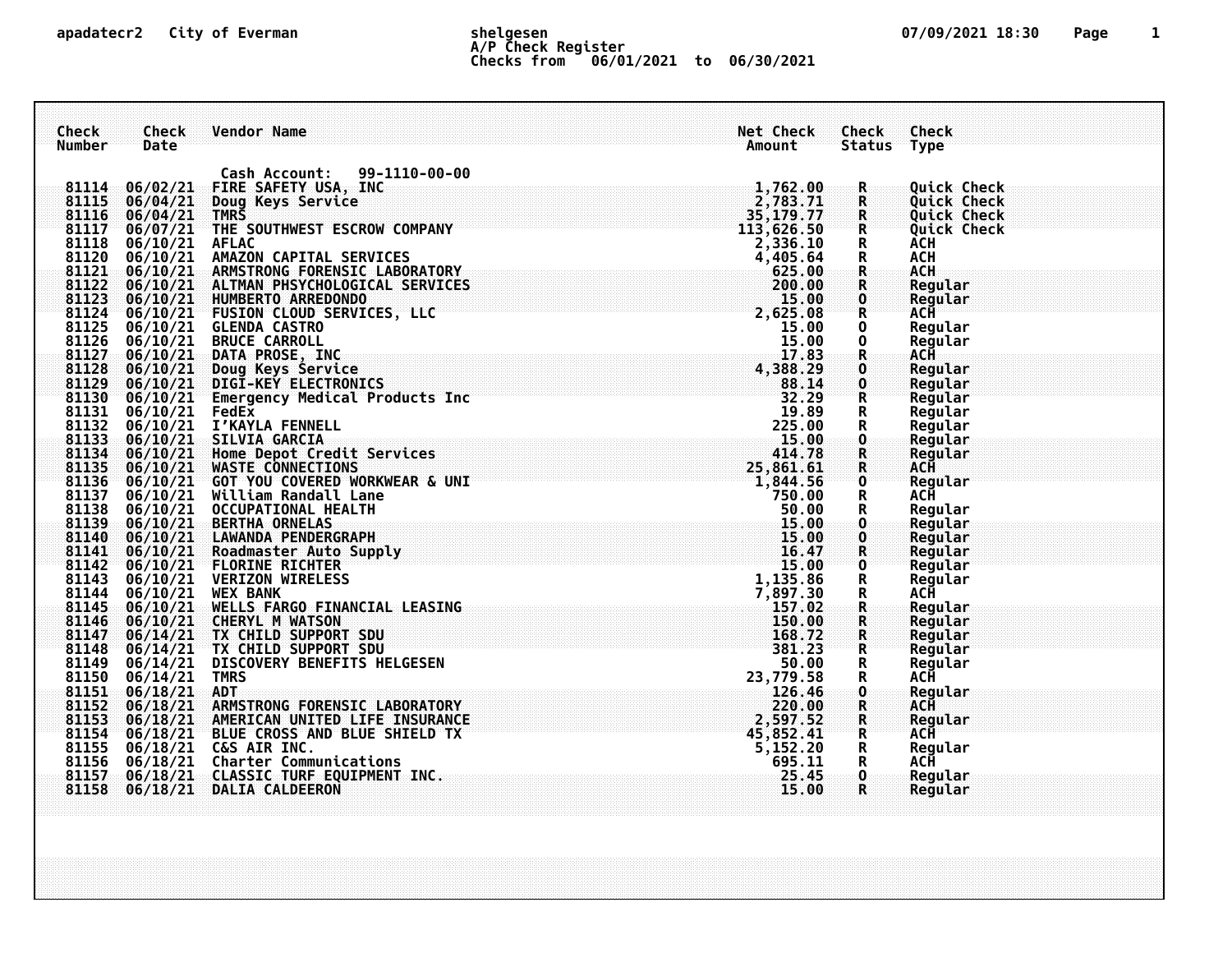# **apadatecr2 City of Everman shelgesen 07/09/2021 18:30 Page 2 A/P Check Register Checks from 06/01/2021 to 06/30/2021**

| Check<br><b>Number</b> | Check<br>Date | <b>Vendor Name</b>                                                                                                                                                                                                                            | Net Check<br>Amount  | Check<br><b>Status</b>       | Check<br><b>Type</b>  |
|------------------------|---------------|-----------------------------------------------------------------------------------------------------------------------------------------------------------------------------------------------------------------------------------------------|----------------------|------------------------------|-----------------------|
| 81159                  |               | 06/18/21 DATA PROSE, INC                                                                                                                                                                                                                      | 383.60               | R                            | <b>ACH</b>            |
| 81160                  |               | 06/18/21 DENTAL SELÉCT                                                                                                                                                                                                                        | 2,378.09             | $\mathbf R$                  | Regular               |
| 81161                  |               | 06/18/21 KELLI DOUGHERTY                                                                                                                                                                                                                      | 15.00<br>980.18      | $\mathbf{0}$<br>$\mathsf{R}$ | Regular<br>Regular    |
|                        |               | 81162 06/18/21 Emergency Medical Products Inc.<br>81163 06/18/21 ENTERPRISE FM TRUST                                                                                                                                                          | 21,924.73            | $\mathbf R$                  | <b>ACH</b>            |
| 81164                  |               | 06/18/21 Fort Worth Water Dept.                                                                                                                                                                                                               | 59,097.61            |                              | Regular               |
| 81165                  |               | 06/18/21 GAULT'S AUTO SHOP                                                                                                                                                                                                                    | 1,482.12             | R<br>R                       | Regular               |
|                        |               | 81166 06/18/21 GEAR CLEANING SOLUTIONS                                                                                                                                                                                                        | 194.45               | $\mathbf R$                  | Regular               |
|                        |               | 81167 06/18/21 Home Depot Credit Services                                                                                                                                                                                                     | 3,973.56             | $\mathbf R$                  | Regular               |
| 81168                  |               | 06/18/21 JACK ISON<br>81169 06/18/21 LAW OFFICES OF ALAN C. WAYLAND                                                                                                                                                                           | 95.85                | $\frac{0}{R}$                | Regular<br><b>ACH</b> |
|                        |               | 81170 06/18/21 MORNEAU SHEPELL LIMITED                                                                                                                                                                                                        | $2,000.00$<br>145.00 | R                            | <b>ACH</b>            |
| 81171                  |               | 06/18/21 Lonestar Maintenance/Serv                                                                                                                                                                                                            |                      | 0                            | Regular               |
|                        |               | 81172 06/18/21 LOGO KNITS                                                                                                                                                                                                                     | 1,421.35<br>540.00   | R                            | Regular               |
|                        |               | 81173 06/18/21 MATHESON TRI-GAS INC                                                                                                                                                                                                           | 179.95               | ${\bf R}$                    | <b>ACH</b>            |
|                        |               | 81174 06/18/21 Miller Veterinary Co. Inc.                                                                                                                                                                                                     | 43.18                | $\mathbf{0}$                 | Regular               |
|                        |               | 81175 06/18/21 Motor & Mower Supply                                                                                                                                                                                                           | 17.64                | R                            | Regular               |
|                        |               | 81176 06/18/21 MARIA MONTANO                                                                                                                                                                                                                  | 15.00<br>67.22       | R<br>R                       | Regular<br>ACĤ        |
|                        |               | 81177 06/18/21 Canon Solutions America<br>81178 06/18/21 Roadmaster Auto Supply                                                                                                                                                               | 350.28               | $\mathbf R$                  | Regular               |
| 81179                  |               | 06/18/21 BLANCA ROSALES                                                                                                                                                                                                                       | 15.00                | $\mathbf 0$                  | Regular               |
|                        |               | 81180 06/18/21 WKK Landers Corporation<br>81181 06/18/21 SPRINT                                                                                                                                                                               | 325.00               | $\mathbf 0$                  | Regular               |
|                        |               |                                                                                                                                                                                                                                               | 138.32               | R                            | Regular               |
| 81182                  |               | 06/18/21 YESENIA SANDOVAL                                                                                                                                                                                                                     | 15.00                | 0                            | Regular               |
| 81183                  |               | 06/18/21 TPX COMMUNICATIONS                                                                                                                                                                                                                   | 2,891.63<br>80.00    | $\mathbf{R}$                 | Regular               |
|                        |               | 81184 06/18/21 Tarrant County Medical Exam<br>81185 06/18/21 Texas Water Products                                                                                                                                                             | 420.00               | R                            | Regular<br>Regular    |
| 81186                  |               | 06/18/21 UNIFIRST HOLDINGS, INC                                                                                                                                                                                                               | 126.24               | $\mathbf R$                  | <b>ACH</b>            |
|                        |               | 81187 06/18/21 BRISA VALDEZ                                                                                                                                                                                                                   | 15.00                | $\mathbf{0}$                 | Regular               |
| 81188                  |               | 06/18/21 LINEBARGER GOGGAN BLAIR & SAMP                                                                                                                                                                                                       | 245.10               | R                            | Regular               |
|                        |               |                                                                                                                                                                                                                                               | 19,040.00            | R                            | Quick Check           |
|                        |               | 81189 06/21/21 BRYAN WILLIAMS<br>81190 06/22/21 DFW REMODELING & RENOVATIONS<br>81191 06/29/21 TX CHILD SUPPORT SDU<br>81192 06/29/21 TX CHILD SUPPORT SDU<br>81193 06/29/21 Commerce Bank Commercial Cards<br>81193 06/29/21 Commerce Bank C | 1,800.00             | $\mathbf R$                  | <b>Quick Check</b>    |
|                        |               |                                                                                                                                                                                                                                               | 168.72               | $\mathbf 0$                  | Regular               |
|                        |               |                                                                                                                                                                                                                                               | 381.23<br>7,015.22   | $\frac{0}{R}$                | Regular<br><b>ACH</b> |
| 81194                  |               | 06/29/21 DISCOVERY BENEFITS HELGESEN                                                                                                                                                                                                          | 50.00                | 0                            | Regular               |
|                        |               |                                                                                                                                                                                                                                               | 87,854.91            | $\overline{\mathbf{R}}$      | ACĤ                   |
|                        |               |                                                                                                                                                                                                                                               | 400.00               | $\mathbf R$                  | <b>ACH</b>            |
| 81197                  | 06/29/21      | <b>WEX BANK</b>                                                                                                                                                                                                                               | 7,480.18             | R                            | <b>ACH</b>            |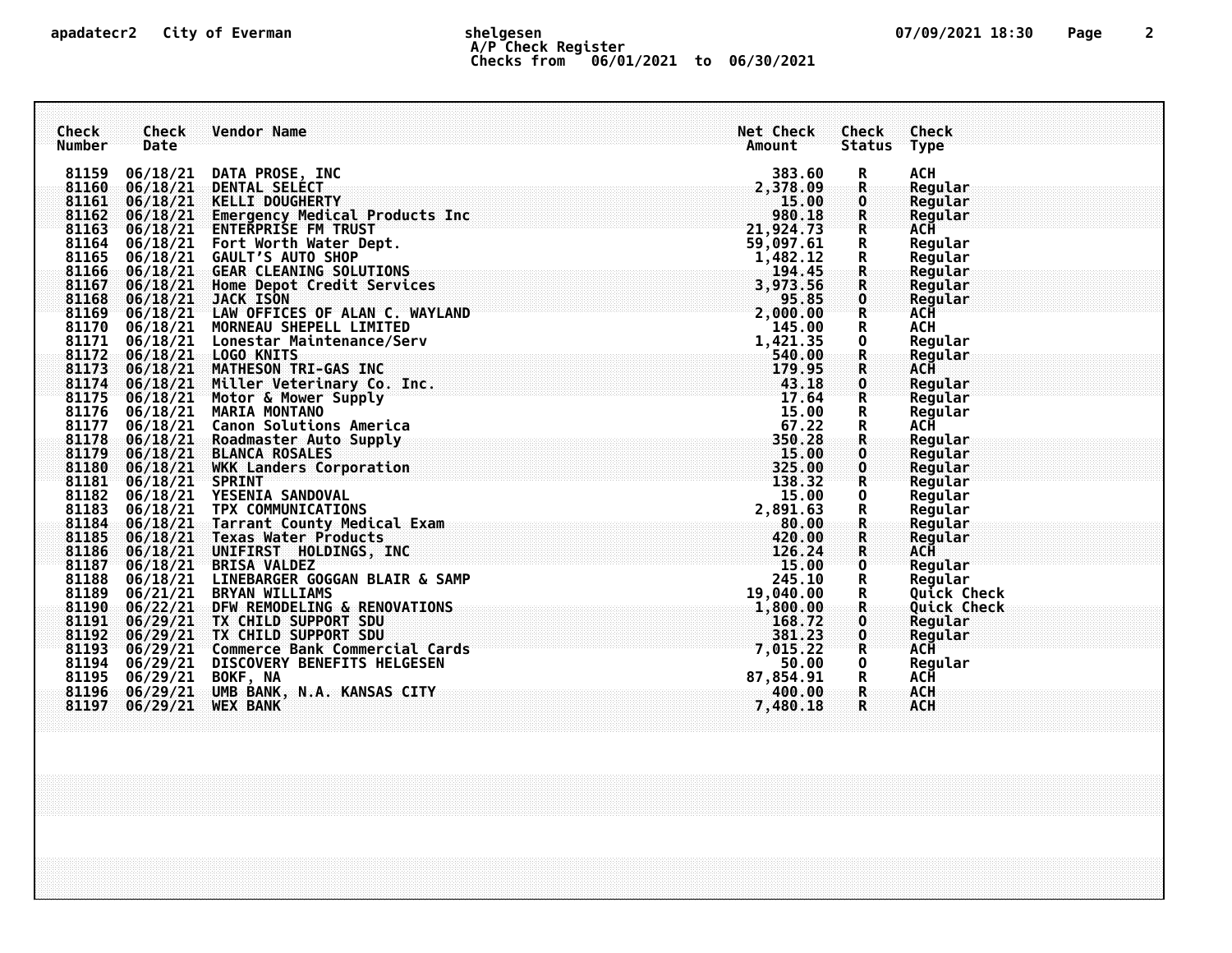### **apadatecr2 City of Everman shelgesen 07/09/2021 18:30 Page 3 A/P Check Register Checks from 06/01/2021 to 06/30/2021**

 **Checks total: 266,885.17 ACH total: 242,642.71 0 EFTPS total: Wire transfer total: Payment Manager total: GRAND TOTALS 509,527.88**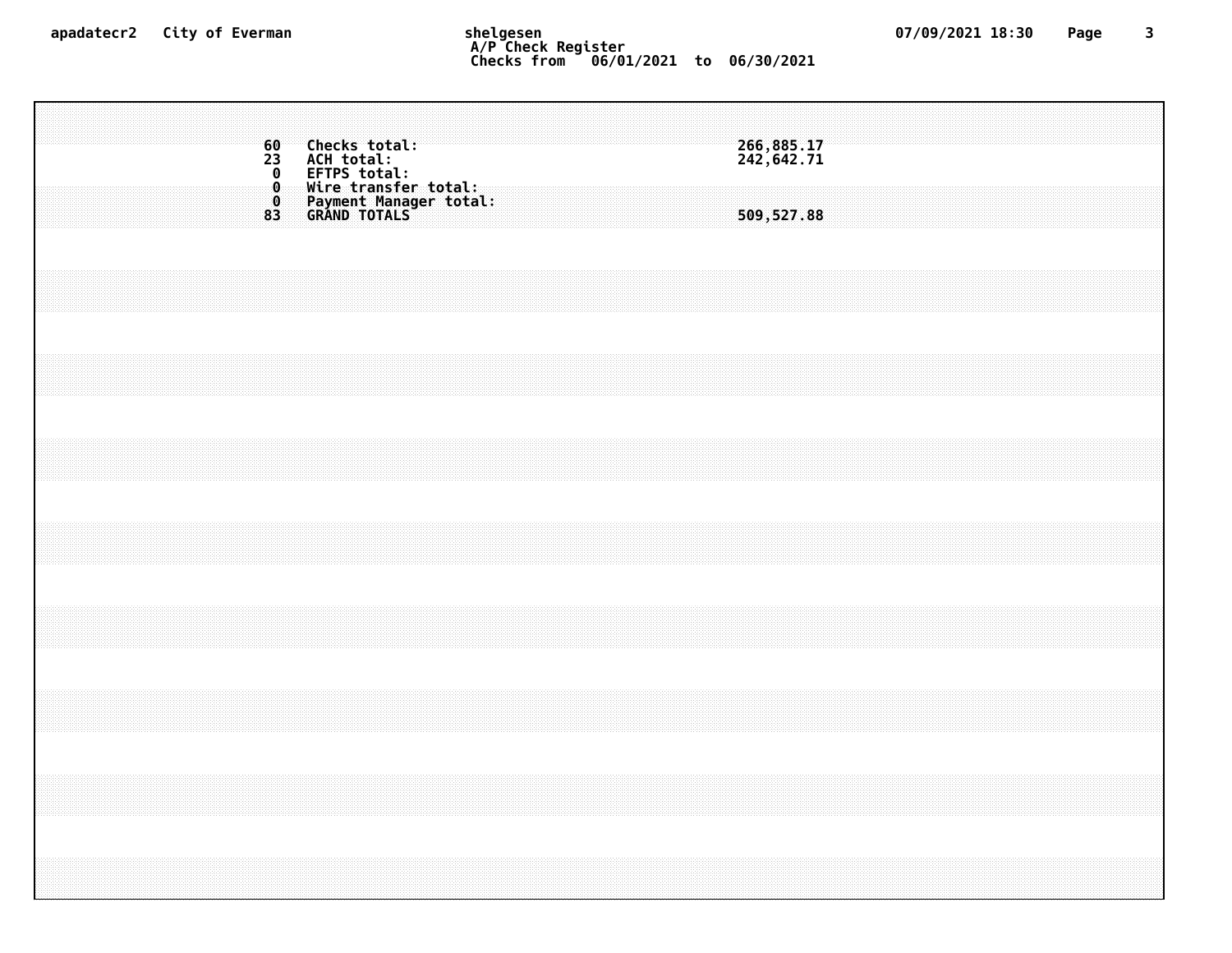<span id="page-16-0"></span>

**Agenda Tracking Number** 21139

**TYPE:** Discussion

**SUBJECT:** Water System Issues and Improvements

**What date would you like to have this item added:** Tuesday, July 13, 2021

## **RECOMMENDATION:**

No recommendation at this time.

## **DISCUSSION:**

Update on water system issues that have been identified and how the city is addressing those issues.

| <b>Submitted for City Manager's Office</b><br>by: | G. Ramirez               |
|---------------------------------------------------|--------------------------|
| <b>Originating Department:</b>                    | Director of Public Works |
| <b>Originating Department Head:</b>               | G. Ramirez               |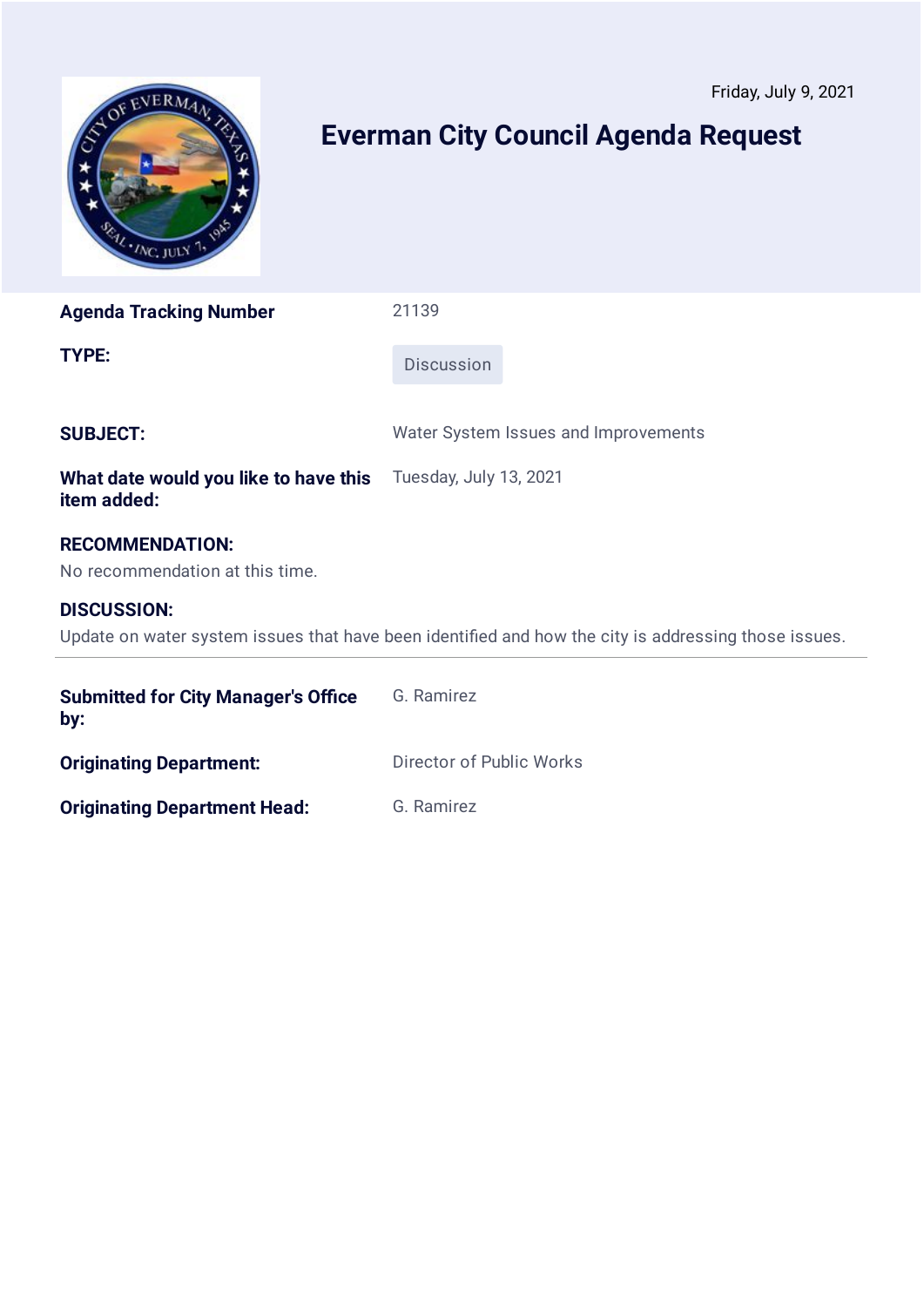<span id="page-17-0"></span>

**Agenda Tracking Number** 21138

**TYPE:** Discussion

**SUBJECT:** Hanna Ranch Phase 4 Update

**What date would you like to have this item added:** Tuesday, July 13, 2021

# **RECOMMENDATION:**

No recommendation at this time

# **DISCUSSION:**

Preliminary Plans have been submitted and are currently being reviewed. The City Council will be briefed on an update regarding this development

| <b>Submitted for City Manager's Office</b><br>by: | C. W. Spencer                |
|---------------------------------------------------|------------------------------|
| <b>Originating Department:</b>                    | <b>City Manager's Office</b> |
| <b>Originating Department Head:</b>               | C. W. Spencer                |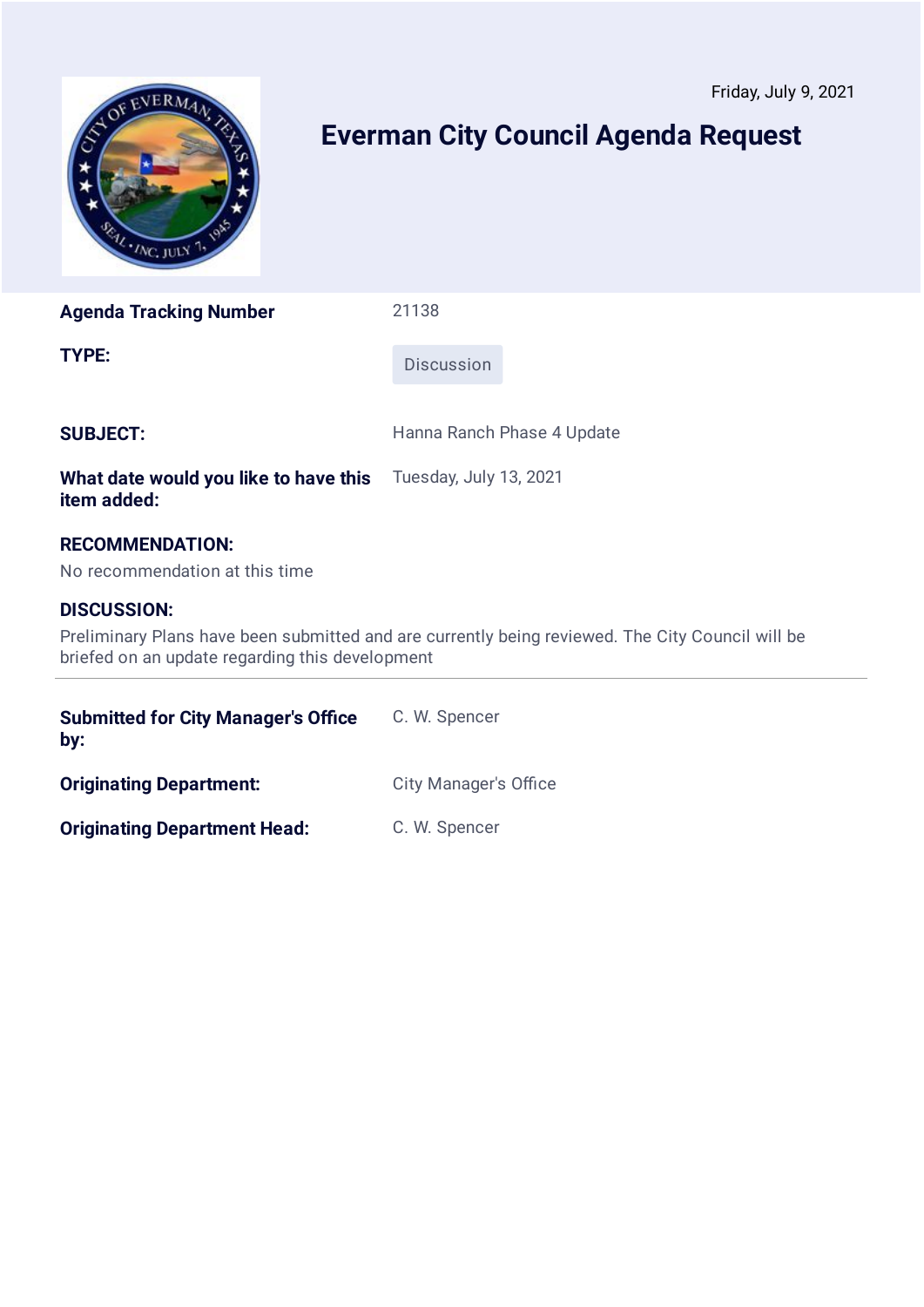<span id="page-18-0"></span>

| <b>Agenda Tracking Number</b>                        | 21135                                                                                                                                                                                                                                                                                                 |  |
|------------------------------------------------------|-------------------------------------------------------------------------------------------------------------------------------------------------------------------------------------------------------------------------------------------------------------------------------------------------------|--|
| TYPE:                                                | <b>Consideration and Possible Action</b>                                                                                                                                                                                                                                                              |  |
| <b>SUBJECT:</b>                                      | Consideration and action related to an Interlocal Agreement<br>between the City of Everman and the Everman Independent<br>School District for School Resource Officer services<br>effective August 1st, 2021 and ending July 31st, 2022 and<br>authorizing the City Manager to execute said agreement |  |
| What date would you like to have this<br>item added: | Tuesday, July 13, 2021                                                                                                                                                                                                                                                                                |  |

## **RECOMMENDATION:**

It is recommended that the Everman City Council approve the Interlocal Agreement and authorize the City Manager to execute said agreement.

#### **DISCUSSION:**

This is a renewal of the annual ILA between the City of Everman and the Everman Independent School District. There are no changes being proposed to this agreement. The proposed cost remains at \$260,000, paid in monthly payments by the school district. No increase was recommended due to the pending retirement of the most senior officer in this division.



| <b>Submitted for City Manager's Office</b><br>by: | C. W. Spencer                |
|---------------------------------------------------|------------------------------|
| <b>Originating Department:</b>                    | <b>City Manager's Office</b> |
| <b>Originating Department Head:</b>               | C. W. Spencer                |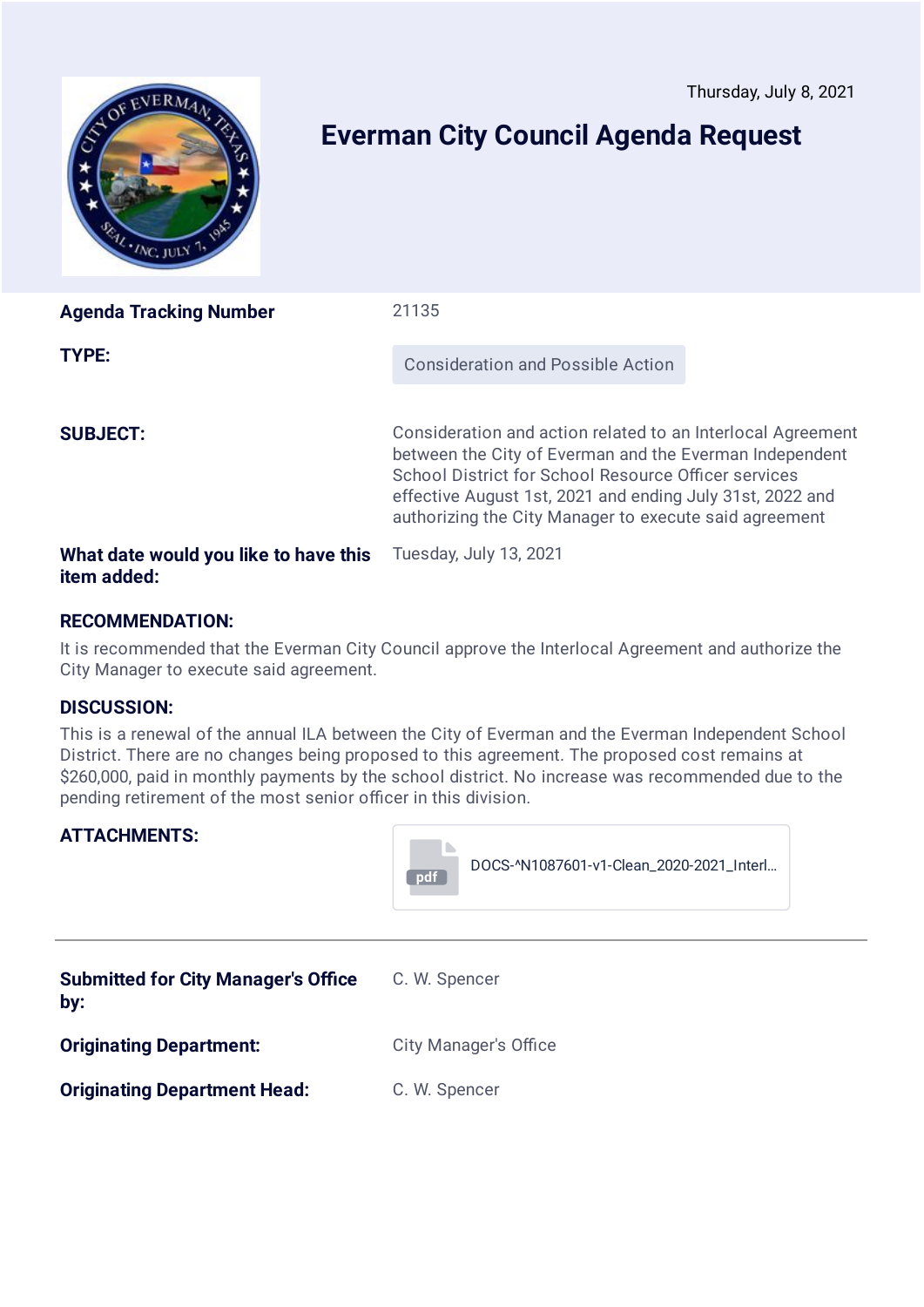Thursday, July 8, 2021

<span id="page-19-0"></span>

# **Everman City Council Agenda Request**

| <b>Agenda Tracking Number</b> | 21136                                                                                                                                                                        |  |
|-------------------------------|------------------------------------------------------------------------------------------------------------------------------------------------------------------------------|--|
| TYPE:                         | <b>Consideration and Possible Action</b>                                                                                                                                     |  |
| <b>SUBJECT:</b>               | Approval of the contract for mosquito management with<br>Municipal Mosquito, as provided and authorizing the City<br>Manager to execute said contract on behalf of the city. |  |
| <b>RECOMMENDATION:</b>        |                                                                                                                                                                              |  |
| management                    | It is recommended that the Everman City Council approve the contract for municipal mosquito                                                                                  |  |

| <b>ATTACHMENTS:</b>                               | 2021 Everman CONTINGENT under TC (2).pdf<br>pdf |  |
|---------------------------------------------------|-------------------------------------------------|--|
| <b>Submitted for City Manager's Office</b><br>by: | C. W. Spencer                                   |  |
| <b>Originating Department:</b>                    | <b>City Manager's Office</b>                    |  |
| <b>Originating Department Head:</b>               | C. W. Spencer                                   |  |
|                                                   |                                                 |  |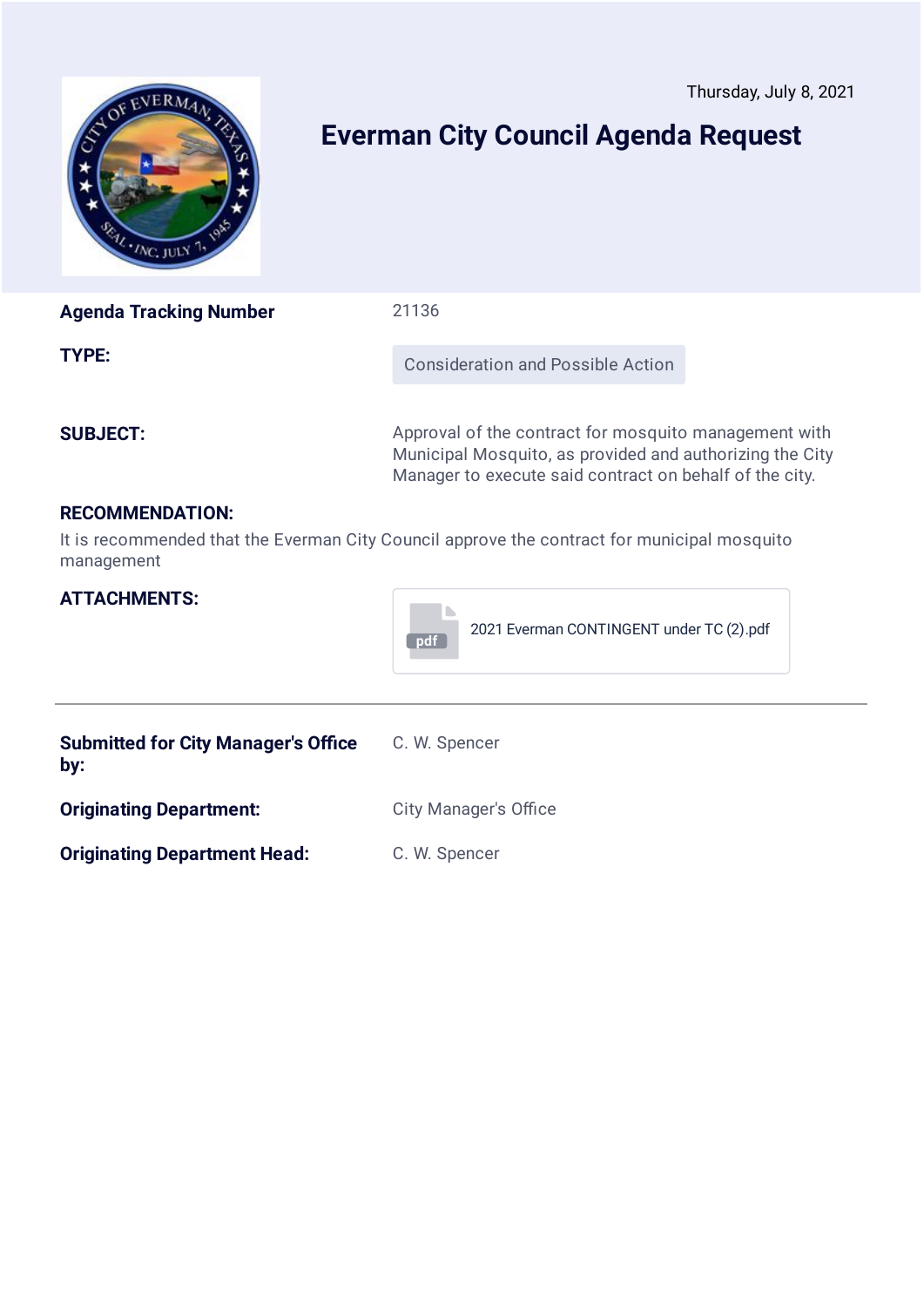<span id="page-20-0"></span>

| <b>Agenda Tracking Number</b>                        | 21140                                                                                                                                                                             |  |
|------------------------------------------------------|-----------------------------------------------------------------------------------------------------------------------------------------------------------------------------------|--|
| TYPE:                                                | Consideration and Possible Action                                                                                                                                                 |  |
| <b>SUBJECT:</b>                                      | Approval of the utilization of the \$20,000 incentives line-item<br>for Veterans Memorial Park expenditures as approved and<br>recommended by the Economic Development Commission |  |
| What date would you like to have this<br>item added: | Tuesday, July 13, 2021                                                                                                                                                            |  |

# **RECOMMENDATION:**

Approval

## **DISCUSSION:**

Veterans Memorial Park information:

The fencing and concrete pads/sidewalks/entry are completed. The 3 large flagpoles and flags (USA, Texas, and City) have been installed. The 13' Police, Fire, and EMS flags have been installed on their respective pads.

All of the benches have been installed. The sprinkler system underground lines have been installed. Harry Espree from Bean Electric graciously donated all of the lighting poles for the park. He is gathering information on lighting for the flagpoles/flags and monuments.

The City has leftover brick from the Fire Department renovation we plan to use for the park "gateway". Advanced Cast Stone graciously developed the concept for each monument (9 of them: Army, Air Force, Marines, Navy, Coast Guard, POW/MIA, Police, Fire, and EMS). They donated everything except the mold costs (\$2000). Please see attached design.

A 12" bronze medallion with the logos of each (above) will be installed on each monument. International Bronze has agreed to manufacture all 9 Bronze medallions for \$3465 + shipping). The City is bringing in fill dirt to level out the park.

We are designing a dedication plaque for the entrance that will be manufactured by International Bronze (approximate cost: \$2000).

We still have more people to talk with but everyone we have approached so far has been excited about the park and they have been very giving and gracious in our efforts to bring it to fruition.

The most exciting thing? Nearly everyone involved is within the Everman community. This truly has become a city-wide project!

Once we finish the park cosmetics, we will develop a program to sell the commemorative bricks to the public. I will try and oversee that as well so we can be assured that nothing inappropriate winds up in the park.

There will be other costs involved on a smaller scale (sprinkler heads, lighting fixtures for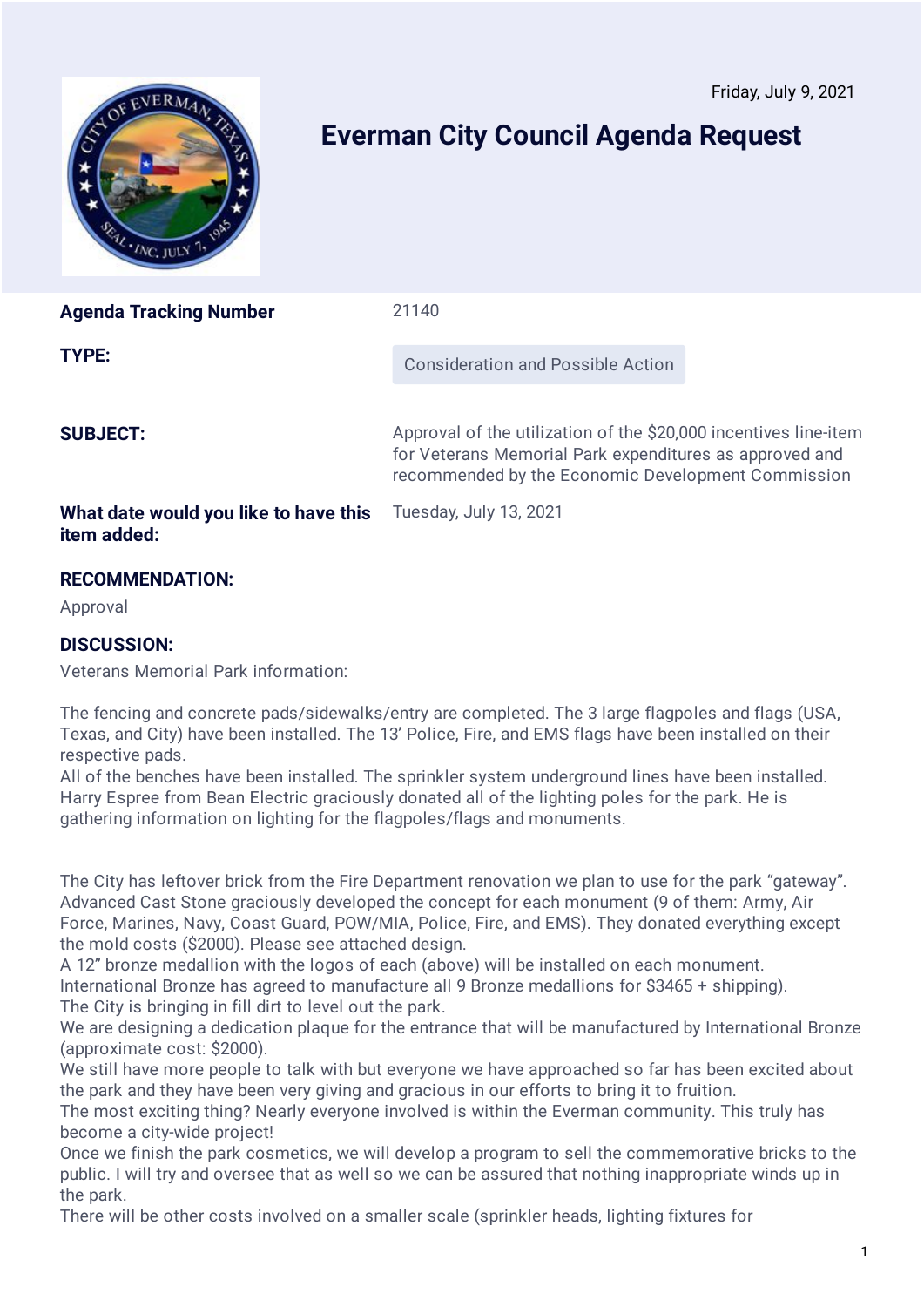flagpoles/monuments, landscaping, bricklayer, etc.).

| <b>ATTACHMENTS:</b>                               | City of Everman Monument.pdf<br>pdf |
|---------------------------------------------------|-------------------------------------|
|                                                   | EDC Budget July 2021.pdf<br>pdf     |
| <b>Submitted for City Manager's Office</b><br>by: | M. Nicoletti                        |
| <b>Originating Department:</b>                    | <b>Economic Development</b>         |
| <b>Originating Department Head:</b>               | M. Nicoletti                        |